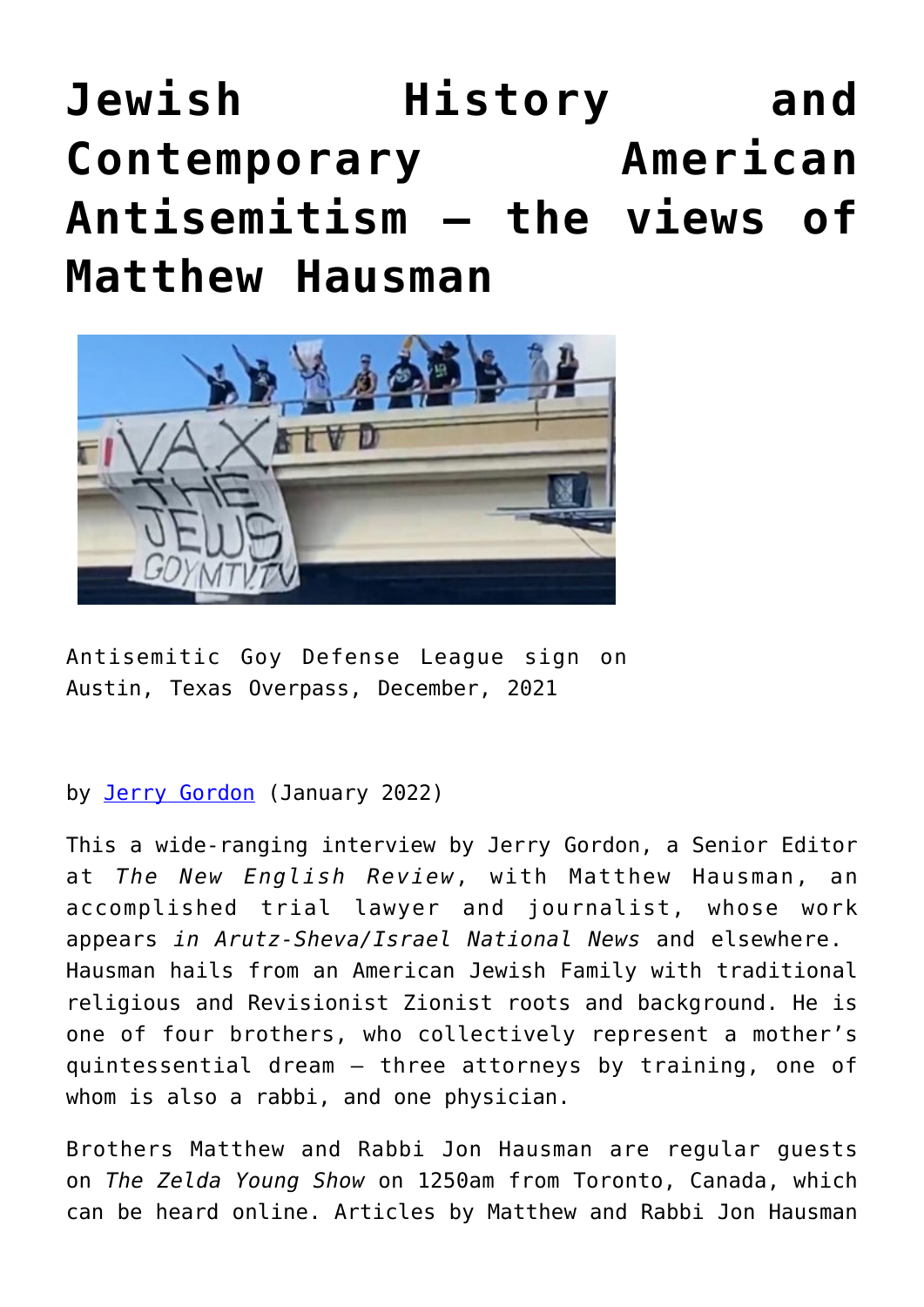have been published in *The New English Review and its blog The Iconoclast.*

Among the topics addressed in this interview are:

- His family's heritage in the Ukrainian and Austro-Hungarian Jewish worlds, including orthodox and Hasidic forebears were wary of the progressivism they encountered as new immigrants in the America.
- His maternal grandparents' support for Revisionist Zionism and its founder Vladimir Jabotinsky.
- The ironic origins of political and religious Zionism in 19<sup>th</sup> century Europe and Russia and the early influence of radical intellectual Moses Hess, who introduced Marx and Engels to Hegelian philosophy and the Theory of Dialectical Materialism. Hess ultimately rejected their political program in favor of Jewish nationalism and authored *Rome and Jerusalem* in 1862 (more than 30 years before Herzl wrote *Der Judenstaat)* which advocated the reestablishment of a Jewish state in the ancient homeland*.*
- The family's rejection of FDR's administration for its indifference to the plight of Jews during the Holocaust and what they saw as its blatant antisemitism.
- His mother's experience as a teenager attending two of the "We Will Never Die" pageants written by Ben Hecht and organized by Peter Bergson (aka Hillel Kook), and his Rabbi's connection to the 1943 Rabbis' March on Washington to inspire action against the Shoah..
- His recent experience as a target for antisemitic invective while walking home from Shabbat services with his son, when they were set upon by bigots who were neither neo-Nazis nor white supremacists, but rather members of identity groups embraced by the left.
- His recollections regarding his publishing mentor acclaimed photojournalist [Vernon Merritt III](https://www.latimes.com/archives/la-xpm-2000-sep-04-me-15209-story.html) - who gave him advice and guidance as a young journalist reporting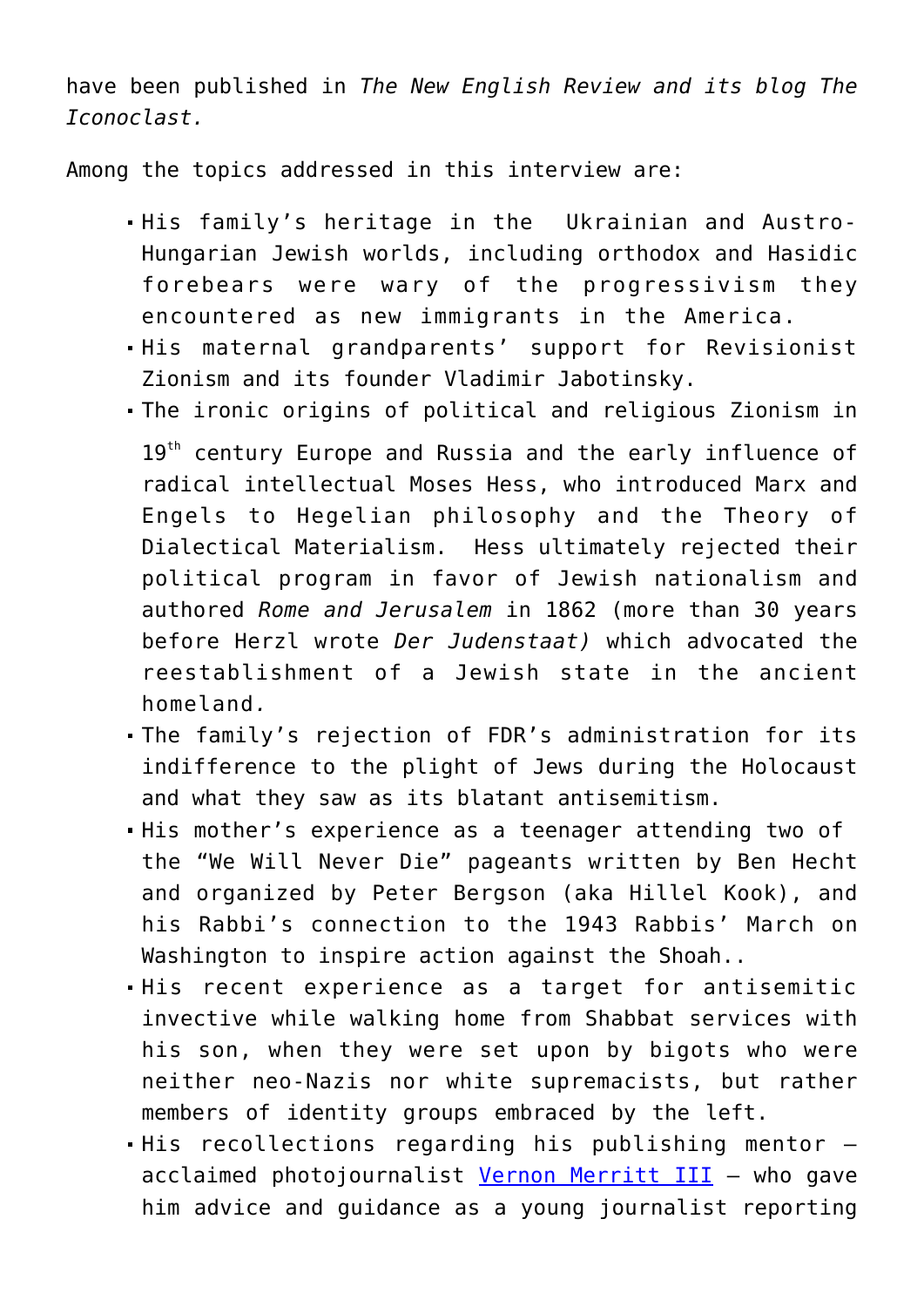on science, health, and medicine, and who advised him to write fact-based commentary on Israel and similar topics.

His views on "Righteous Gentiles" and the troubling relationship with certain elements in the Evangelical movement who espouse replacement theology and missionizing Jews in Israel.

What follows is the interview with Mathew Hausman.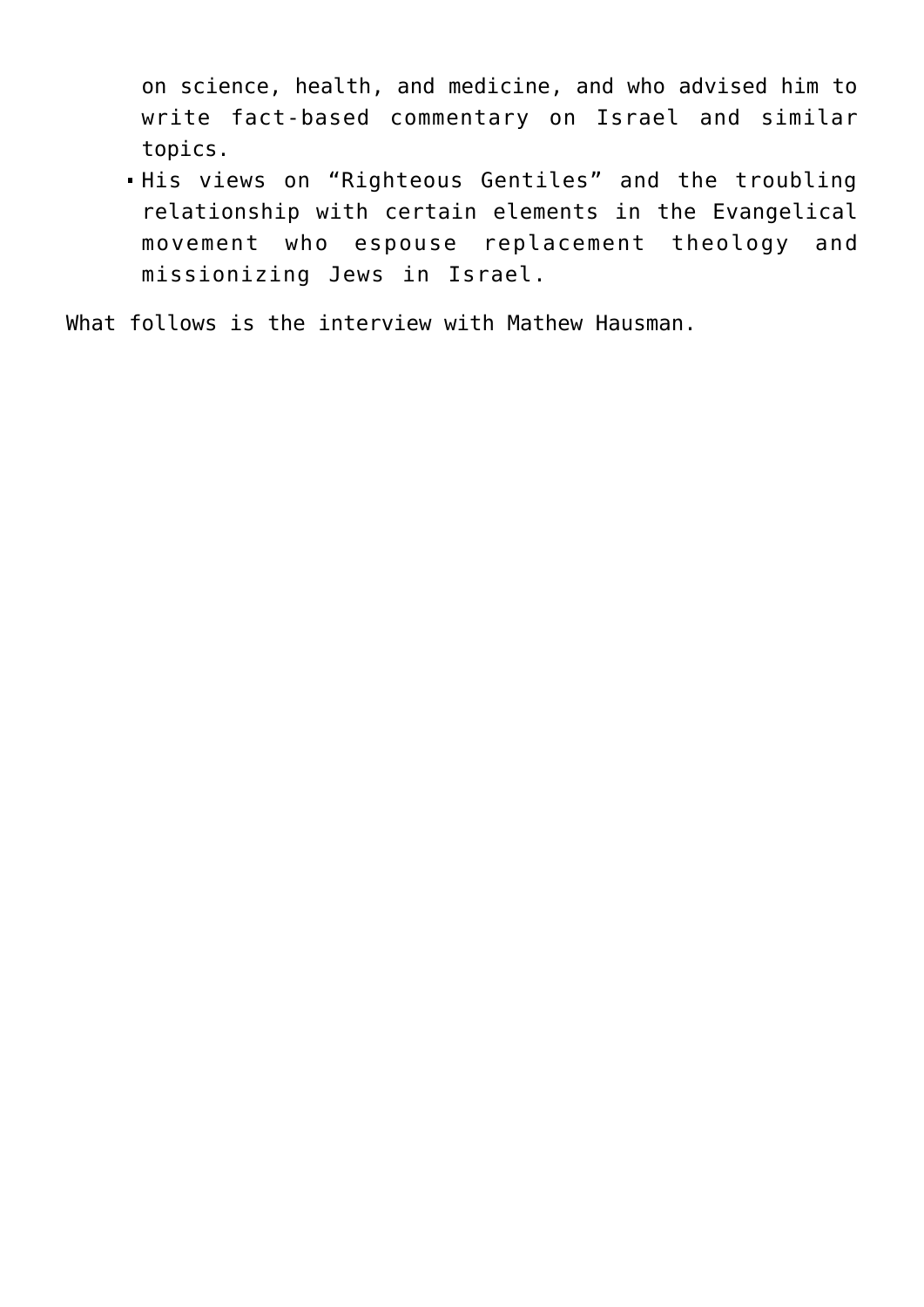

Matthew Hausman

Jerry Gordon: I am Jerry Gordon, a senior editor at *The New English Review*. We have an honored guest we are interviewing, Matthew Hausman, contributing columnist *to Arutz Sheva – Israel National News* and weekly guest of *The Zelda Young Show* on Toronto, Canada -based *CHIN* 1250am radio, streamed globally. Matt Hausman is the progeny of a remarkable Jewish American family. He is also a trial lawyer based in Connecticut one of four brothers of whom three are lawyers by training, the fourth is a noted medical clinician and researcher. His brother, Rabbi Jon Hausman, who is trained in the law, is someone should be recognized by readers of *The New English Review*, in part , because of published [interviews](https://www.newenglishreview.org/custpage.cfm?frm=189861&sec_id=189861) with him on *Israel News Talk Radio-Beyond the Matrix*, with host Rod Reuven Dovid Bryant and yours truly. The family relationships go back when we were members of the same synagogue in Fairfield, Connecticut. Congregation Beth El. Matt, why don't you give them some idea of how intriguingly different your family background is from the average Jewish-American family?

Matthew Hausman: The first distinction I would say that is I take umbrage when I hear the word "Jewish-American," I would say my prefered term is American-Jew. Jew is the noun, American is the adjective, which I respect and love deeply.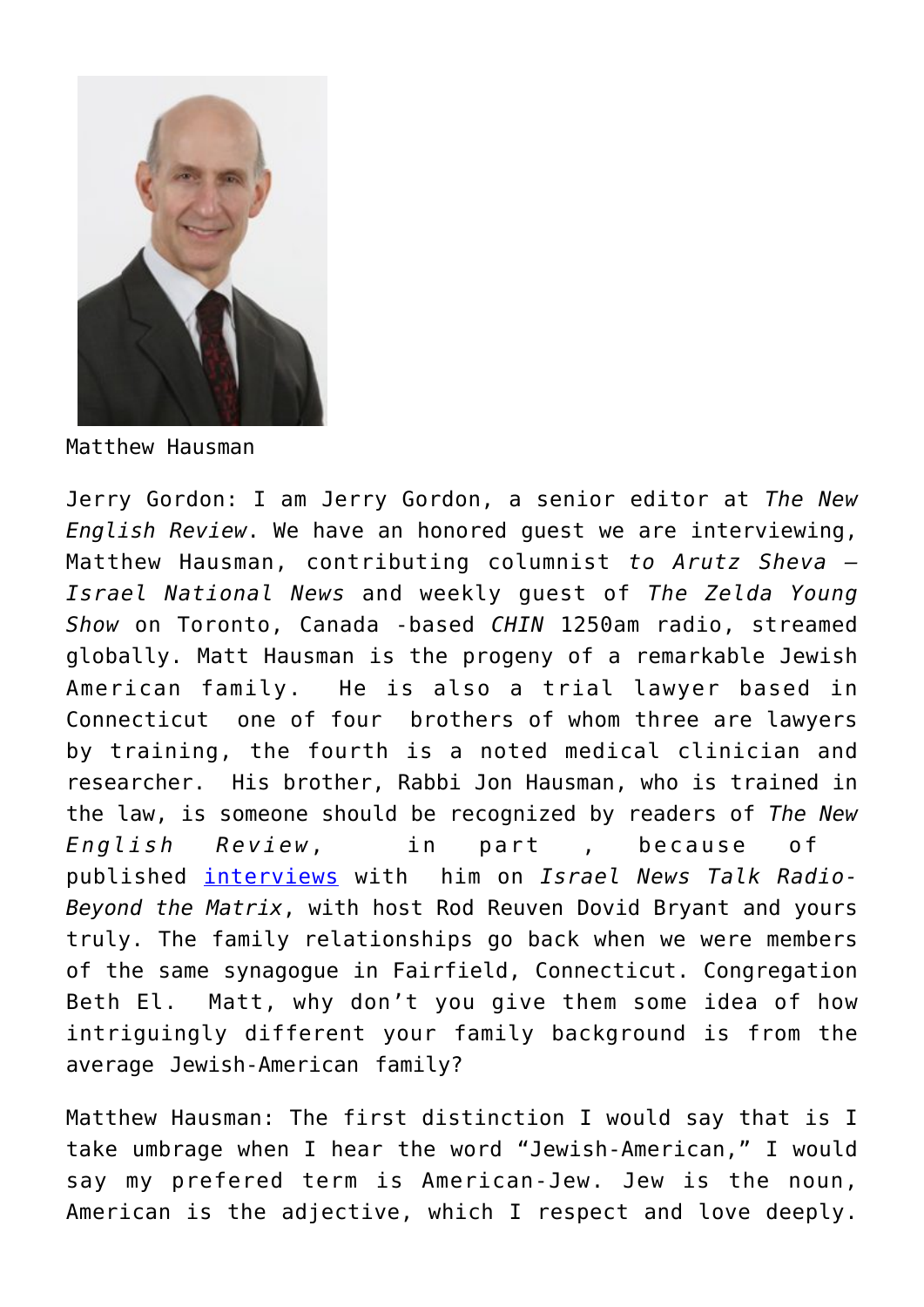However, I never lose sight because of the way I was raised about what I am and who I am. We got that from our parents and our grandparents. My parents, unlike many of their contemporaries, were not raised to be devotees of the Democratic Party. They tended to affiliate Republican when they affiliated at all, but they did not always affiliate. They were either independent, which in Connecticut is a party, so I would say registered unaffiliated, which is Connecticut slang for independent, or Republican, but never Democrat. That went back to not just the World War II era, but to my grandparents. My grandparents on both sides were immigrants. My mother's father remembered the revolutionary fervor in Russia and Ukraine when he left. He had little tolerance for anything that he thought was either close to socialism or sympathetic to it. In terms of Yiddish Newspapers, he read, I think, *Der Tog* back in the day, because the *Forverts* was a socialist newspaper.

That grandfather (Harry Madwed) was from a shtetl (village) in Ukraine called Voroshilovka, noted for its religious people. He went to the Slabodka Yeshiva for a year or so but never finished because he was pulled back to go into the family blacksmithing business. His wife, my grandmother, was from another shtetl around there, Brailev, which was Hasidic. They came from traditional communities that were wary of enlightenment but were affected by it, communities which today might fall into the Haredi camp, whether that meant you were Hasidic or from the Litvikish yeshiva world, rather than the secular enlightenment camp. In many ways, the Enlightenment gave rise to some of the movements we have today, i.e., the non-traditional movements. I do not want to offend anybody unnecessarily, although I am a lawyer and a writer, so I suppose I offend people, which is part of what my job is. That was sort of their environment from which they came.

My father's father, Jacob, was from a shtetl in the old Austro-Hungarian empire, Nowy Sacz, which was also deeply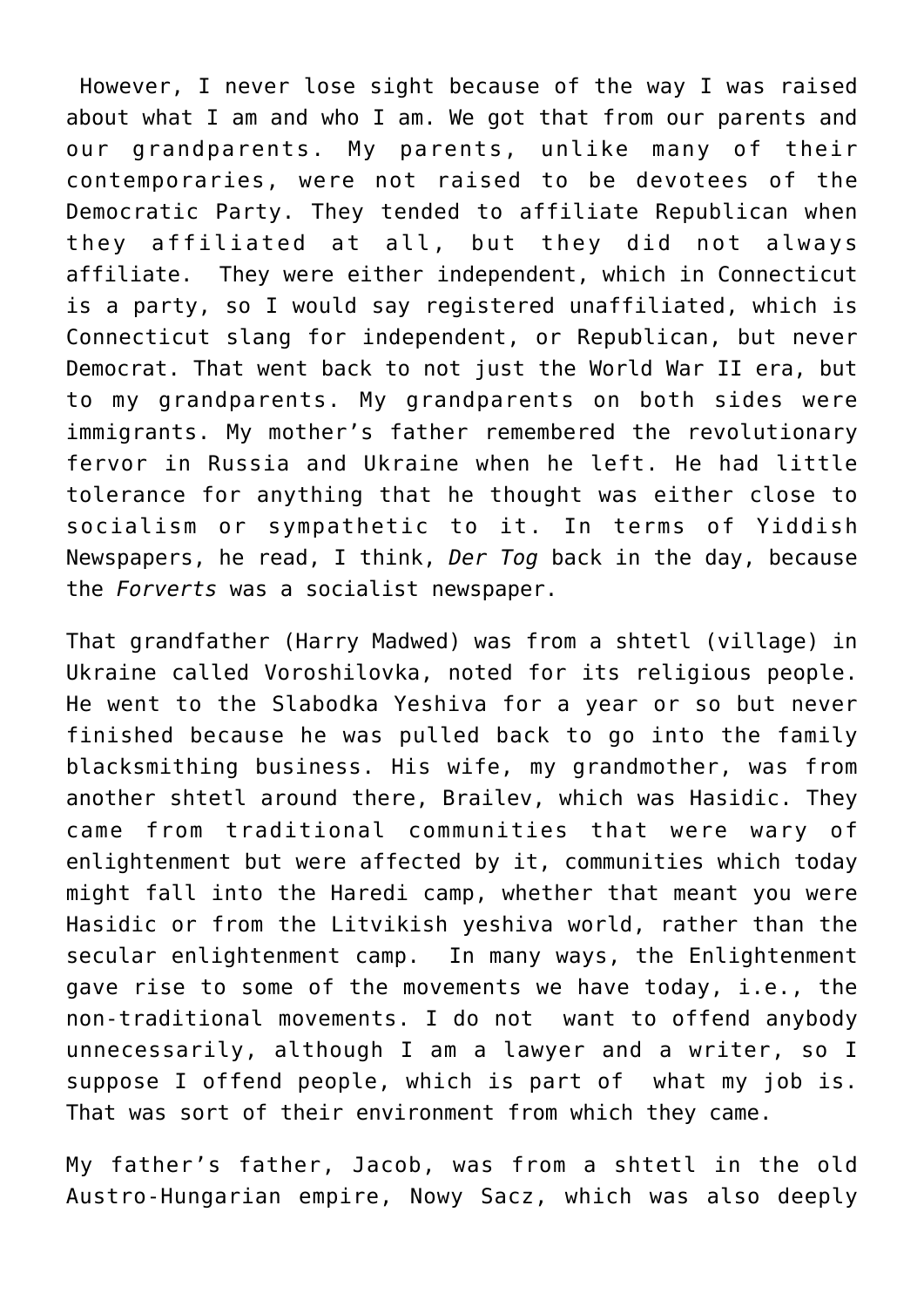religious. My Dad had five brothers and they were always told that their mother was born on this side Why? Because it was a *shande (*that is, a shame), to be known as the children of immigrants. They always said that my grandmother who spoke perfect English was born in New Jersey. I never knew those grandparents. My grandmother died before my father married and my grandfather died when I was an infant. But at a family funeral in the 1980s, my brother Jonathan (who is the family historian and was doing a family tree), asked my Aunt Frances, who was the matriarch on the Hausman side, for information about my grandmother's birth. She was my grandmother's last surviving sibling out of nine or 10 sisters.

Jonathan said to her, "Aunt Frances, can you tell me what town in New Jersey my grandmother was born in?" She just started laughing and said, "You don't believe that bubba meiser, do you?" Jon said, "What do you mean?" She said, "She was born in Vienna's Judenplatz — the Jewish ghetto." She said, "But your grandparents told your father and his brothers that she was born here, so they wouldn't think they were children of two green horns." That said, all my grandparents were from extremely religious stock; and if you did not give up being religious when you came to this country, you did not cotton to the Democratic politics or the New Deal platform for many reasons. The real reason was those Jews who were drawn to secular politics were often the ones who dropped their tefillin (phylacteries) into New York Harbor and gave up Shabbat observance when they saw the Statue of Liberty. None of my grandparents were philosophically part of that world.

During the World War II era, they hated Roosevelt despite the post-war myth that nobody knew about the death camps until they were liberated. That is just not true, as you know, Jerry, from your writings and your research. Just read David Wyman's fantastic book, *[The Abandonment of the Jews](https://www.amazon.com/Abandonment-Jews-America-Holocaust-1941-1945-ebook/dp/B07M9FSZQV)*[,](https://www.amazon.com/Abandonment-Jews-America-Holocaust-1941-1945-ebook/dp/B07M9FSZQV) which says it all. Professor Wyman's grasp of history is impeccable. My grandparents did not like Roosevelt for that reason.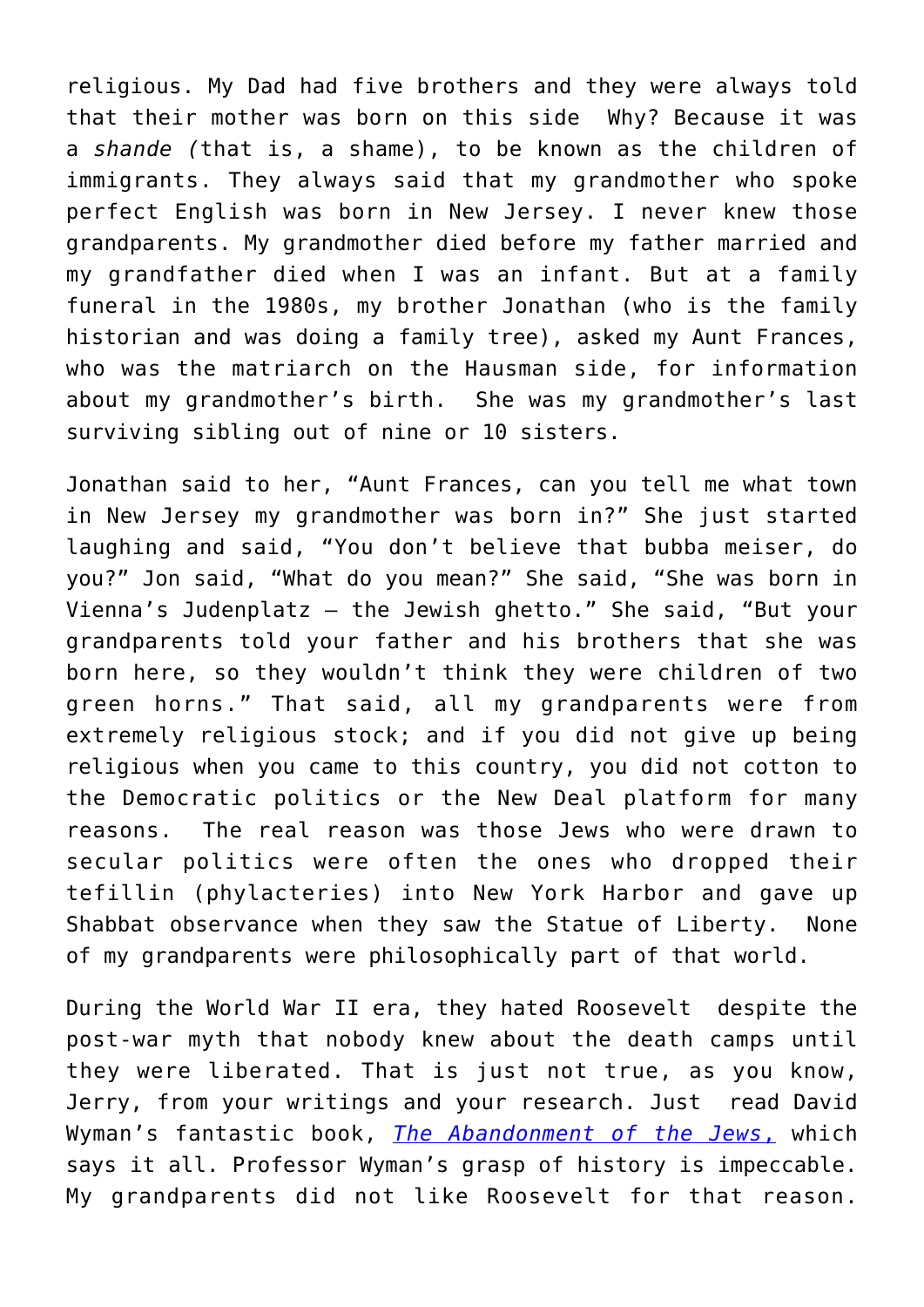Everybody knew during the war what was going on. Yet, FDR refused to lift immigration restrictions to permit entry to escapees, so that as a consequence many more people died than otherwise would have. He also refused to bomb the rail lines leading to the camps, claiming the US military could not sacrifice war resources or material against nonstrategic targets. And yet, they sent platoons of troops galivanting across Europe to rescue great works of art that certainly had no strategic value. I am not minimizing the importance of art, but paintings and sculptures by dead artists were apparently more important to FDR than living people who could have been saved.

Both sets of grandparents disliked Roosevelt and, consequently, my parents held likewise. The interesting thing is, not all my father's brothers felt that way. Some were typical Northeastern Jewish Democrats, but not my father or mother. Of all my father's siblings, he and another brother were the only ones who maintained households with any semblance of Yiddishkeit. Out of six brothers, only two of them maintained truly kosher homes. My father always said he could not stand when Jews tried "to pass." That was his litmus test. If you wanted to pass, then you were not good dinner company.

Jerry Gordon: I used to attend minyans daily with your late mother Ethel when she was alive at Congregations Beth El. One of the discoveries that your brother Jonathan made after her demise, in cleaning out her place, was she had programs from the famous pageants that were organized by the Bergson group during WWII.

Matt Hausman: Yes, *[We will never Die](https://encyclopedia.ushmm.org/content/en/article/the-we-will-never-die-pageant)* written by Ben Hecht.

Jerry Gordon: They were remarkably interesting. I credit your brother for providing me with a facsimile copy, a treasured one as well. Didn't she attend two of them? One in Philadelphia and the other in New York?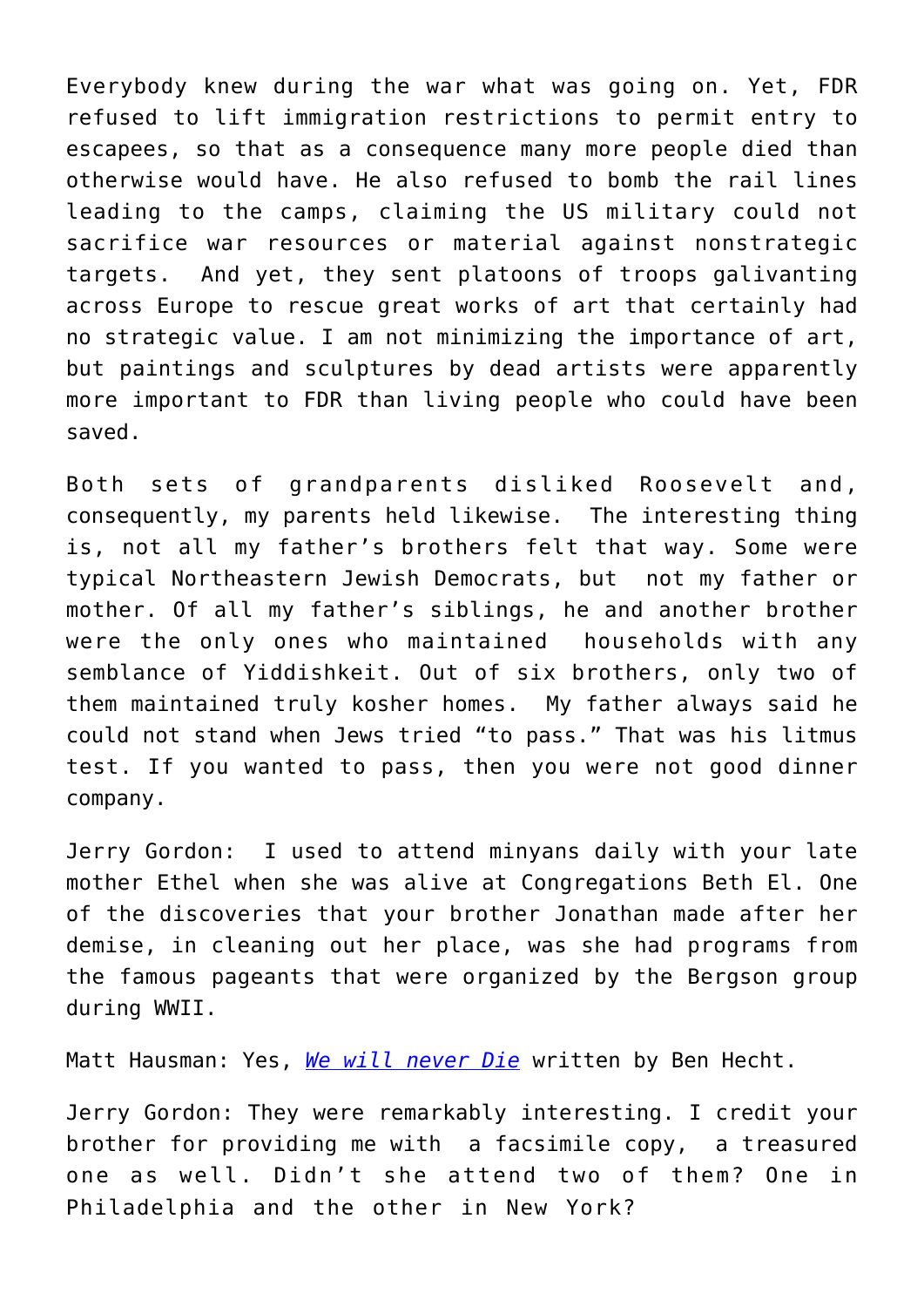Matt Hausman: Yes, Madison Square Garden. Her parents were politically and ideologically in the Revisionist Zionist camp. Interestingly, my grandparents did not agree on everything politically. Broad strokes, they did. When I was interviewing my grandmother a few years before she died (as the family journalist), I would record her stories by interviewing from sets of pre-prepared questions. On one occasion when I ran out of material for the evening, I just said, "When was the first time you voted for president, and can you tell me everyone you voted for since?" Jerry, she recounted every single election. "Did you vote the same as Grandpa?" And then she told me about some of the knock-down, drag-outs they had over a number of elections. Although not as fervently observant as when they came over, they remained very traditional. My grandmother's family did not remain Hasidic when she came to this country because they ended up in a non-Hasidic community. However, politically, everything was about the Jewish people. For example, I remember vividly how my grandmother would read the obituaries and cluck her tongue whenever she came across a Jewish name. She was very ethnocentric. I do not say that in a bad way. It is good to be proud of what you are and where you came from.

My mother's parents were drawn more towards Jewish political groups, ones that if not religious themselves, were conducive or sympathetic to observance and tradition. The Revisionists, for example, were by no means an Orthodox group. However, as Jabotinsky, the founder of the Revisionist movement, who was not religious himself, believed that if religion were going to dictate cultural values in the Jewish state, it would have to be traditional (i.e., Orthodox), which he considered authentically Jewish. My grandfather was a Revisionist, my grandmother was a Revisionist. My grandfather met Jabotinsky when he came to the Northeastern US on a fundraising tour and found him fascinating and inspiring. How long their conversation lasted, I don't, but according to my grandfather it was long enough to go from English to Russian and Yiddish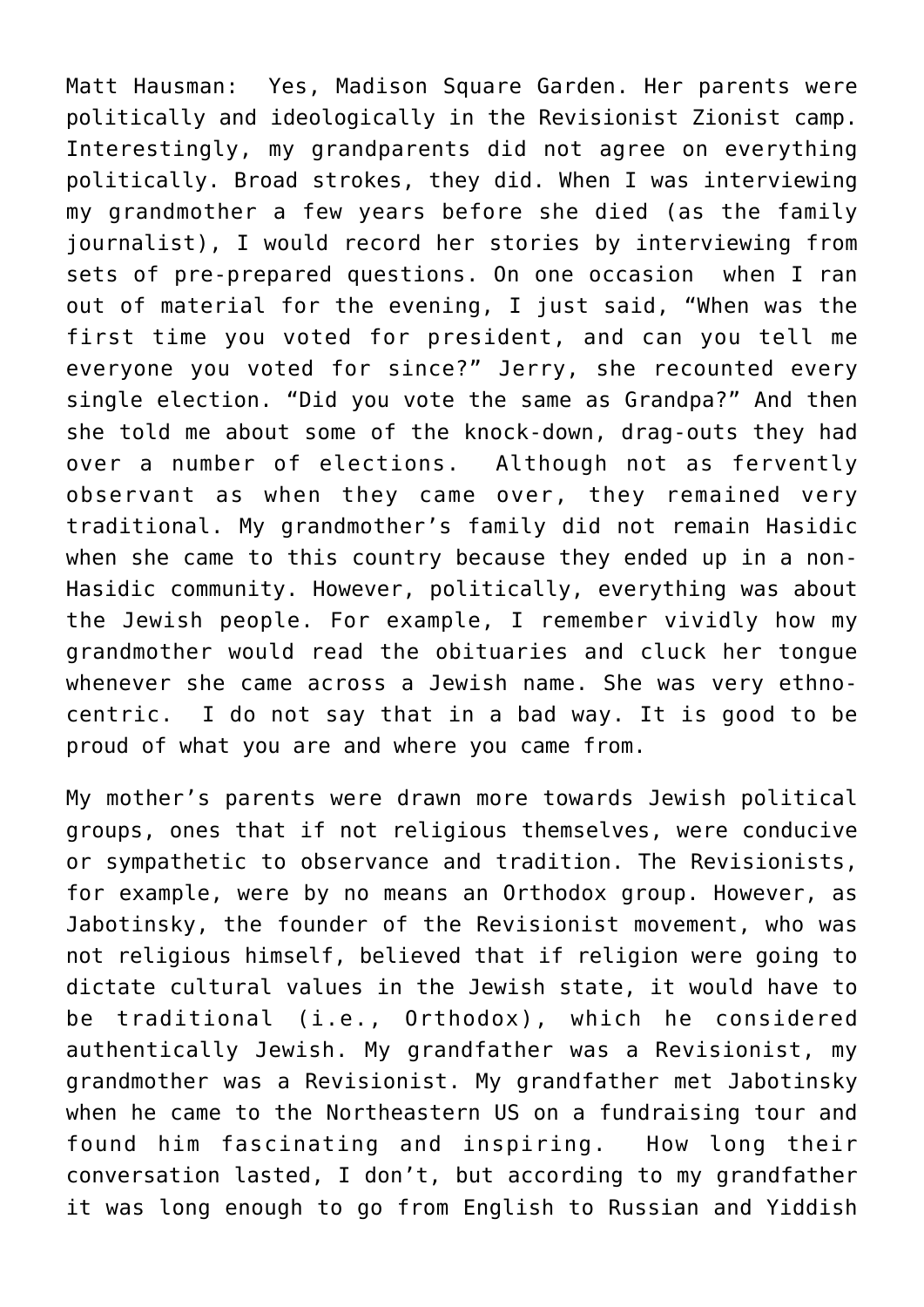to Hebrew. My grandfather was fluent in all those spoken languages, and he said meeting Jabotinsky was an amazing experience.

If you were in the Revisionist camp, then you were a supporter of Peter Bergson (aka Hillel Kook) and Ben Hecht. They were not just raising funds during the war, but were trying to raise awareness of the Holocaust as well. Ben Hecht, who was a playwright and Hollywood scriptwriter, was perhaps not the most constant Jew in his personal life. But Jewish nationalism spoke to him, and he was very devoted to the cause. He wrote a pageant called, , *[We will never Die](https://encyclopedia.ushmm.org/content/en/article/the-we-will-never-die-pageant)*[,](https://encyclopedia.ushmm.org/content/en/article/the-we-will-never-die-pageant) which played in most major North American cities, including Philadelphia, New York. I believe it also played up in Montreal, Canada and perhaps Toronto. My mother at the time was 14 or 15 years old.

She was sent to the show in New York with a contingent of kids. I guess they did have BBYO back then, but youth group was different from what people consider it today. She went as part of the cause – as a Bergson girl, as my grandfather called her. She went to the show in New York and also to the presentation in Philadelphia, where my grandmother's sister, brother-in-law, and nephew lived. To get to Philadelphia in those days, you went by train, which back then took seven or eight hours, or by car via the Boston Post Road. There was no Interstate-95 back then, so it was quite a trip. But my grandparents thought it was important. Jerry, I think the program you have was from the Philadelphia performance, because my uncle worked in a printing company that produced the programs down there.

Jerry Gordon: Yes, you have another connection with the movement to apprise Americans of the Holocaust during WWII. That was a local Rabbi in Fairfield?

Matthew Hausman: Yes, Rabbi Mosha Epstein of Congregation Agudas Achim in Bridgeport was one of my rabbis. He was a Mir Yeshiva graduate and a personal student of Rav Moshe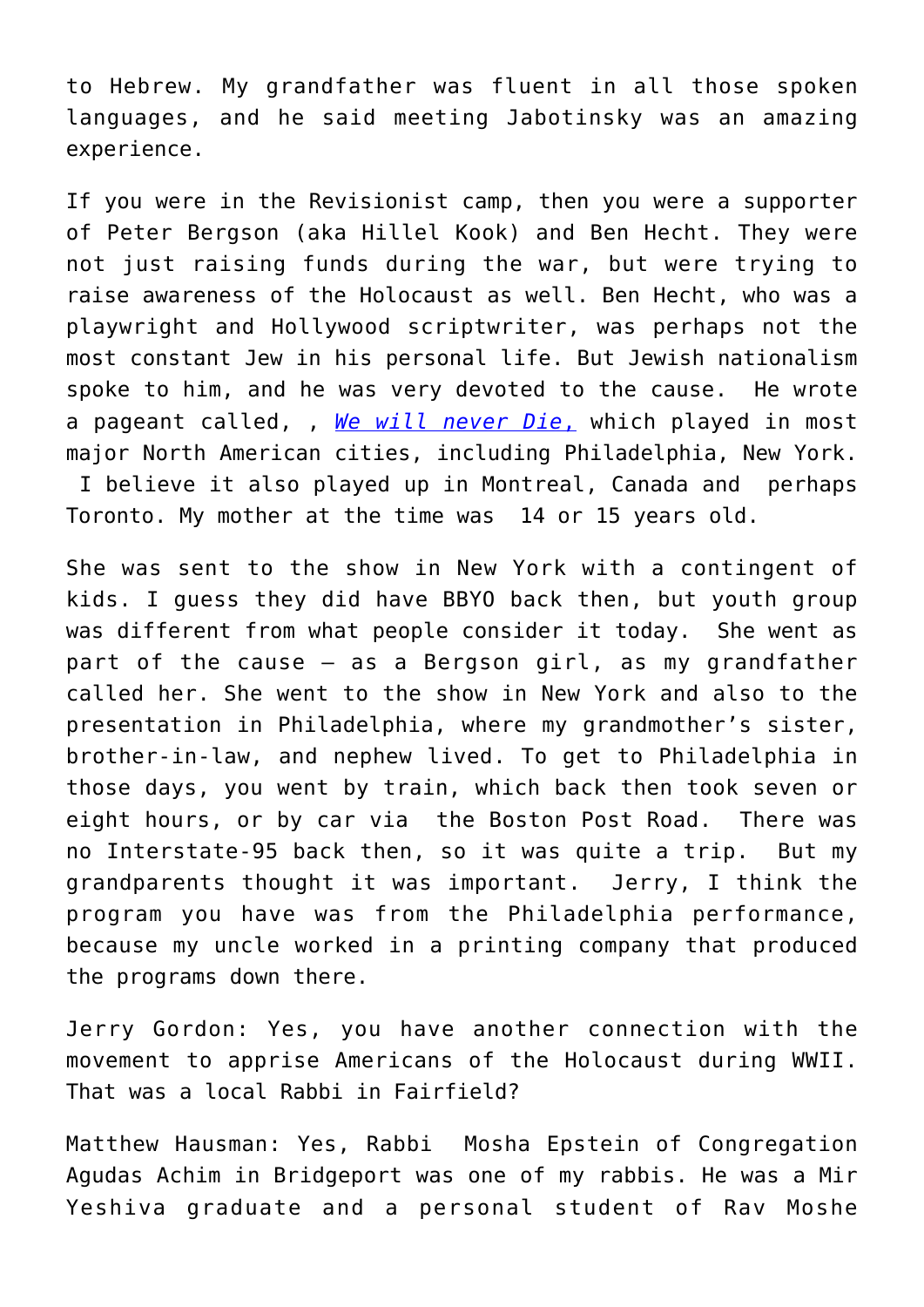Feinstein. For those who know from traditional Judaism, Rav Feinstein was the single greatest "Posek," or legal decisor, of the 20th century. Rabbi Epstein, my rabbi, was a personal student of his. Rabbi Epstein's father was a contemporary of Rav Moshe, and both participated in the [1943 Rabbis' March](https://yated.com/a-cry-in-the-wilderness-when-the-rabbis-marched-on-washington/) on Washington. I do not have to tell you the history, Jerry, but there were several hundred rabbis, who were old world orthodox, some of whom could not speak English so well. They marched on Washington to raise awareness of the Shoah and to spur on the FDR Administration to do something. What did Roosevelt do in response? Well, he was counseled by his assimilated, acculturated Jewish advisors to ignore these Rabbis. When they made it the White House, Roosevelt was spirited out of one of the back doors like a breeze in the night and refused to meet with them. Apparently, FDR knew what kind of Jew he liked, and it was not one who looked like a Jew, identified like a Jew, or ate like a Jew. It was one who looked like he could have joined the Country Club and pass as an American Gentile.

I am not saying that assimilating in American culture is a bad thing. What I am saying is, you do not have to give up what you are to be part of the American fabric. However, you had multiple generations of Jews from the late 1800s through the 1900s, and I would submit even 'til today, who want to get as far away as possible from their heritage for a lot of reasons. Some pathological, some not. However, Jewish heritage means little to them. Denying one's heritage might seem necessary for some to move up socially, and many people are willing to do that. My grandparents were not like that, these rabbis who marched on Washington certainly were not like that. I think looking back on that chapter in American Jewish history, it shows a tension we are seeing play out today with toxic ramifications. We are seeing assimilated Jews, these days politically progressive, who are not content to deny their own Jewishness. They want to deny it for others; they are anti-Israel, and basically, I would submit, opposed to traditional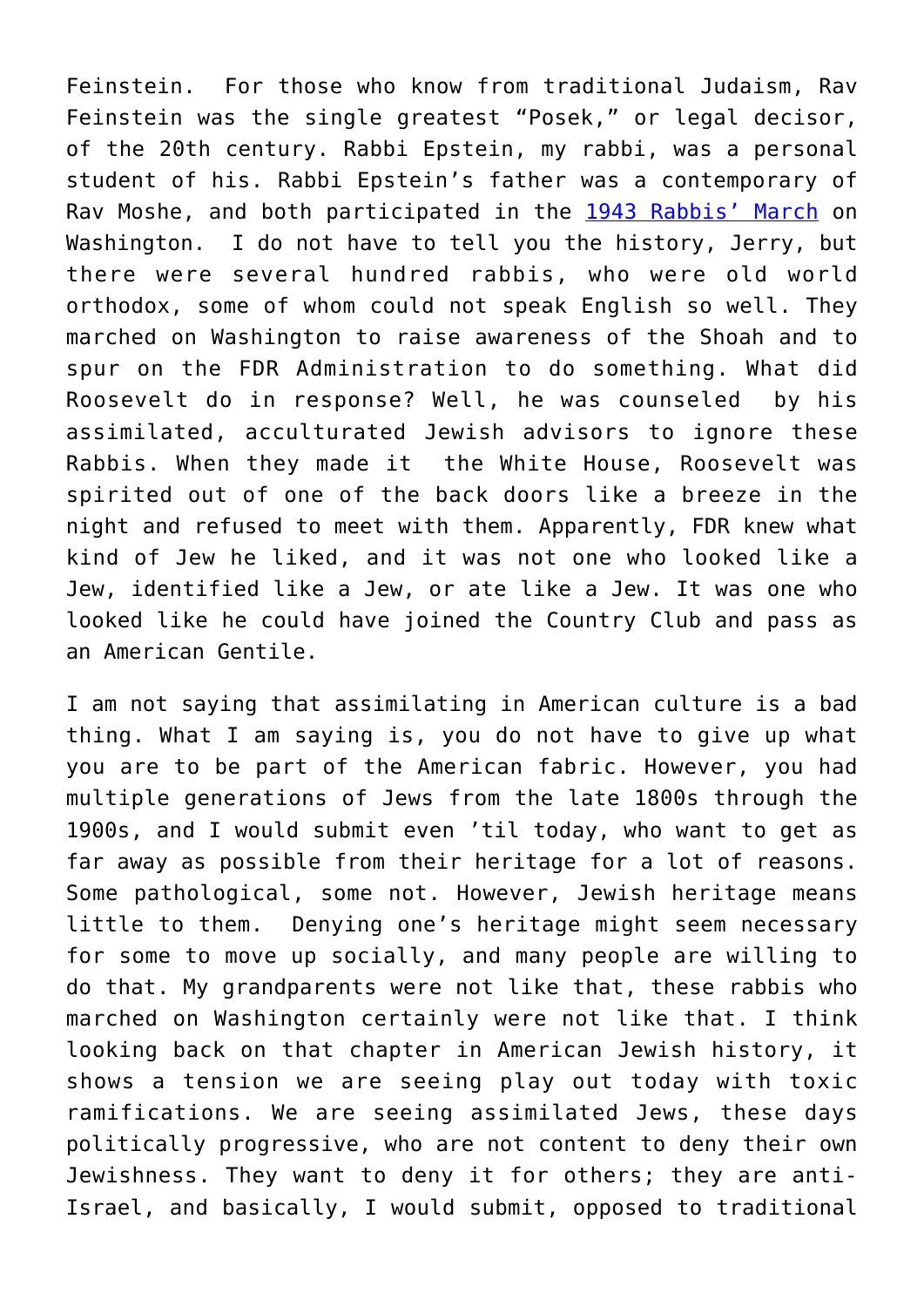Jewish values. Now, that said, a lot of the problem today has to do with progressivism (though historically it's not limited to progressivism). If you look back at two of the largest banes of the progressive existence during its early days, you'll find nationalism and religion as lightning rods of leftist enmity. The fathers of modern progressivism considered both nationalism and religion to be societal evils.

The Jew was the avatar of everything they hated. In the Jews, they found a people who refused to renounce their heritage despite generations of exile and abuse. They refused to renounce Jewish nationhood and they certainly refused to renounce Jewish religion. Now, interestingly enough, I think we may be the only group that has an integrated ethnoreligious identity. You are not a Jew because it is a matter of style, it is not something you put on and take off. Certainly, it is possible to join the Jewish people, and it has happened throughout Jewish history. Nevertheless, our obligations are largely based on our heritage. As I said in another interview recently, you don't have a particular genome or suffer from genetic diseases based on what you believe. However, our heritage comes with essential obligations imparted to us by HaShem.

The progressive movements in the  $18<sup>th</sup>$  and  $19<sup>th</sup>$  centuries did not like Jews because they represented everything progressives disliked. Voltaire hated us as well as Prudhomme, the French Utopians, the German socialists, the Austrian socialists. The right-wing was not good to us either. There was a false sense when Jews came to this country, or when the offer of citizenship was finally available in Europe, that it was the promise of progressivism. And at the time, Jews were not considered citizens of most countries or citizens of the world. But to join the common culture, you had to give up Jewish identity and traditional allegiances. That's what progressivism demanded.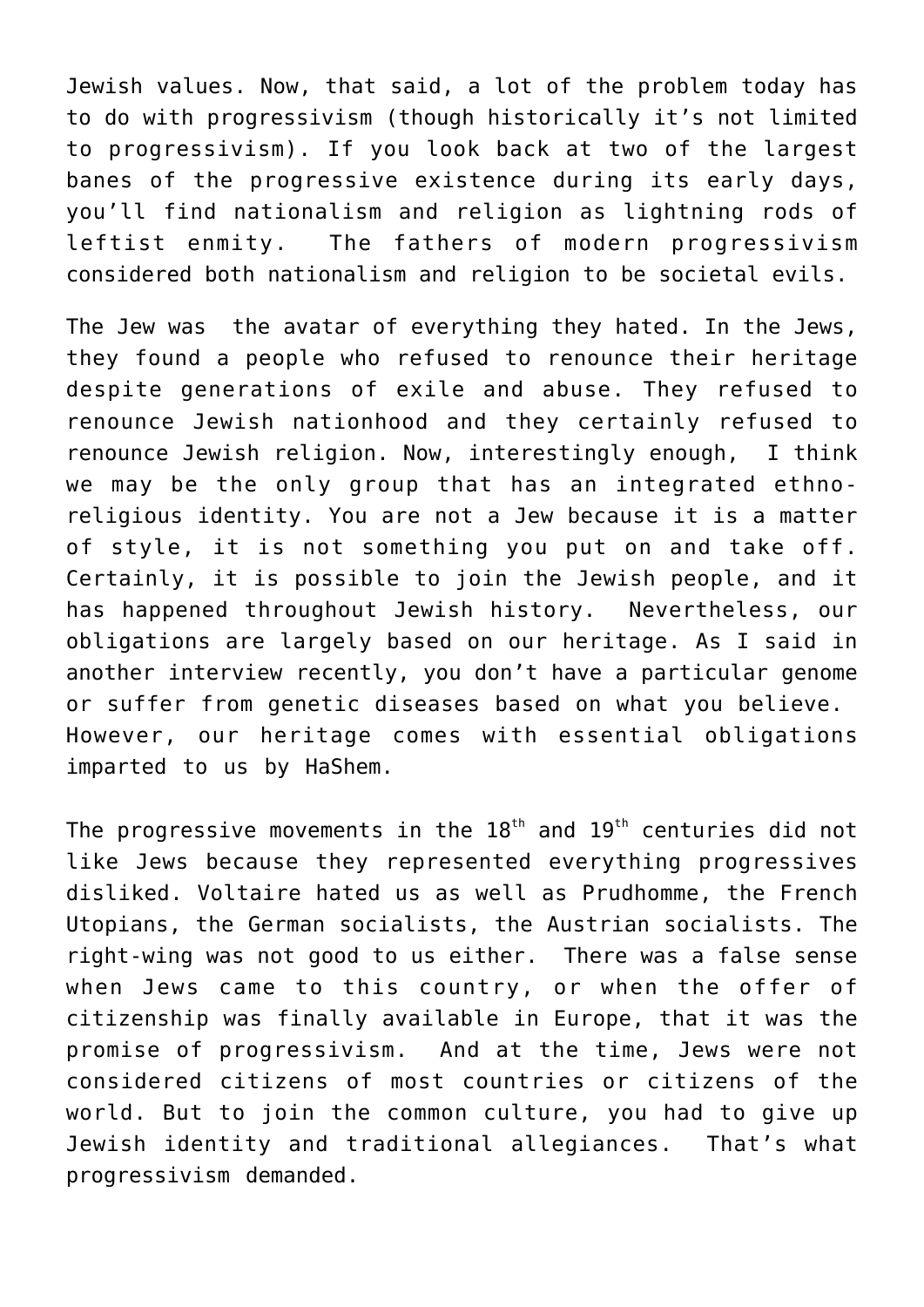[Moses Hess](https://en.wikipedia.org/wiki/Moses_Hess) found this out in the 19<sup>th</sup> century, though most Jews don't know his story. Everyone has heard or read about Marx and Engels, right? *The Communist Manifesto, Das Kapital*. What they do not know is there was originally an intellectual triumvirate consisting of Marx, Engels, and Hess. Sources indicate that Hess was the one who taught Marx and Engels the theory of dialectical materialism and Hegelian philosophy.

 So I guess you could say Hess, not Marx, was the original communist. And one of the reasons seems to have been that Hess believed the political salvation of the Jew in Europe was tied to the nascent progressive movements, which were casting off the old despotic mentalities. The reality, however, didn't work out that way.

By the 1860s, Hess realized that was not true. He realized that the anti-Semitic elements in European society were not political, but were part of the culture. So what happened to Hess? He broke with the movement after Marx denounced religion and nationality as evil and the Jews as the most pernicious of all national spirits. Thereafter, Hess concluded that Jewish political salvation lay not in European political progressivism, communism or socialism, but rather in Jewish nationalism and self-determination. This epiphany prompted him in 1862 to write *[Rome and Jerusalem](https://archive.org/details/romeandjerusale02waxmgoog)*, which presaged Herzl's *[Der Judenstaat](https://israelforever.org/programs/myherzl/der_judenstaat_the_jewish_state/)* by more than a quarter century

Hess never ceased being an economic progressive, but he withdrew from the movement. If you put the two books side-byside, you can see Herzl was disseminating the same message that Hess delivered a quarter century earlier. Both were secularists, but both believed in Jewish nationhood. And the belief comes from somewhere – indeed from Jewish Scripture, tradition, and history. Most people may not know the word, bubbe meise. It means …

Jerry Gordon: Grandmother's tale.

Matthew Hausman: Yes. One of the early bubbe meises of the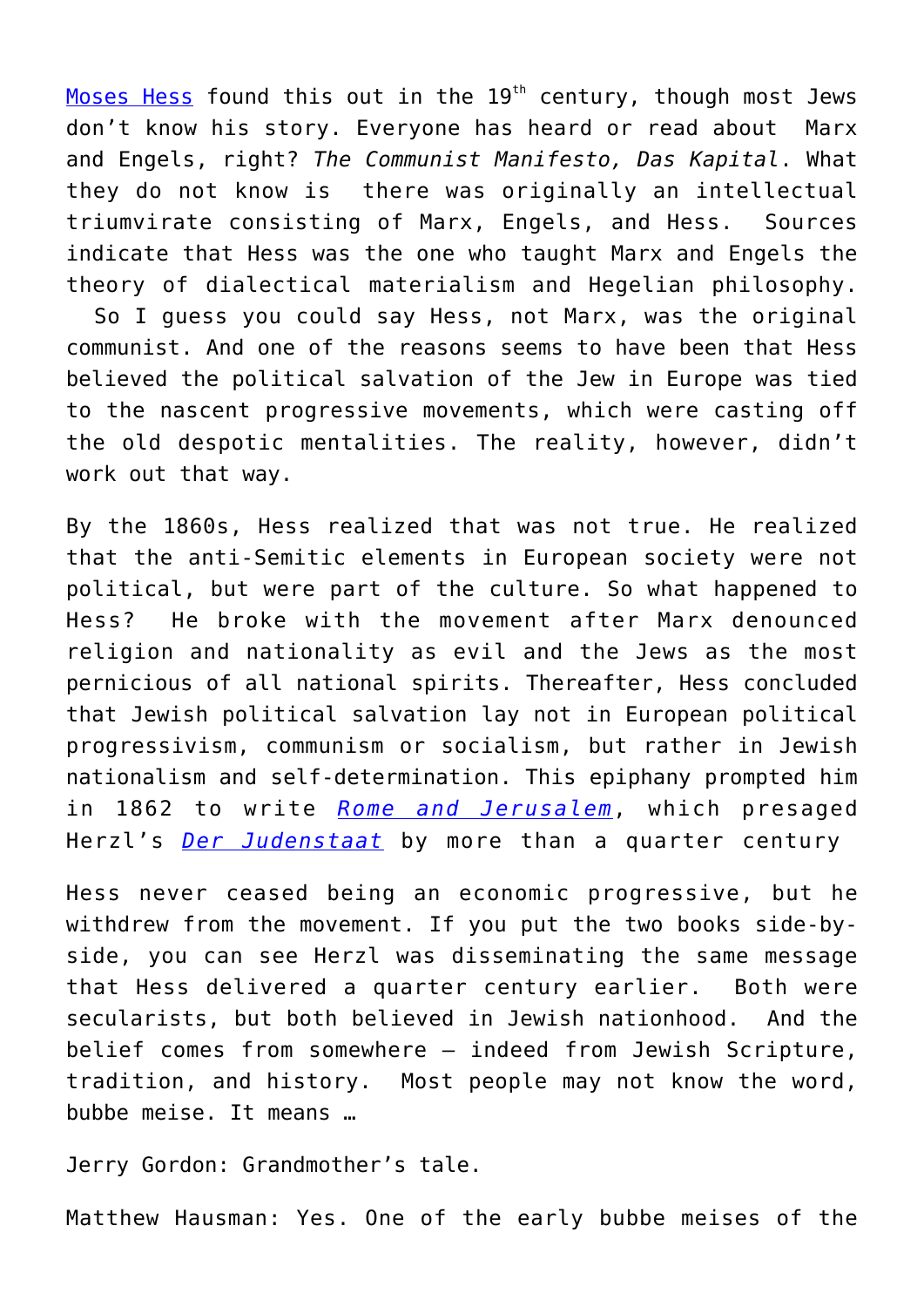Zionist movement was that Herzl was a secularist with no connection to Jewishness, but this was not accurate. It seems Herzl's grandfather may well have been a follower of Rabbi [Yehuda Alkalai](https://zionism-israel.com/bio/alkalai_biography.htm), an early 19<sup>th</sup> century Orthodox rabbi and mystic, who together with [Rabbi Zvi Kalischer](https://www.jewishvirtuallibrary.org/zevi-hirsch-kalischer) was considered one of the early "Proto-Zionists." Sources indicate Herzl's grandfather was a supporter of Alkalai. I honestly think Herzl did not know about Moses Hess, because when he found out about *Rome and Jerusalem*, he apparently said that had he known of Hess's work, he wouldn't have had to write *The Jewish State*. The fact of the matter is, Hess had to come through this milieu, this furnace, to see that antisemitism was not political, it was cultural. And I think a lot of Jews from the Sephardic lands, and the Teimanim and the Mizrachim, found out the same thing. Many if not most of them were living a ghetto existence as well.

Historically, the political diminishment of the Jew was not particular to the political left. However, because the left is ascendant today and Israel has become a pariah state in leftist political society, you find progressives these days voicing these noxious opinions about Jews and their homeland. If you look at US law enforcement statistics, where do the most hate crimes against the Jews come from? They are not coming from the political right, as bad as the far right has been to us. The Proud Boys are certainly nasty. But most incidents today are coming from the left and from identity communities supported by the left.

Jerry Gordon: Can I stop you there for a second?

Matthew Hausman: Sure.

Jerry Gordon: Much of what you are talking about is a background for what has occurred, particularly in the last 15 years, rampant anti- Semitism. Let's exemplify what you were talking about with an actual event concerning you. You and your son were effectively victims of an anti-Semitic incident.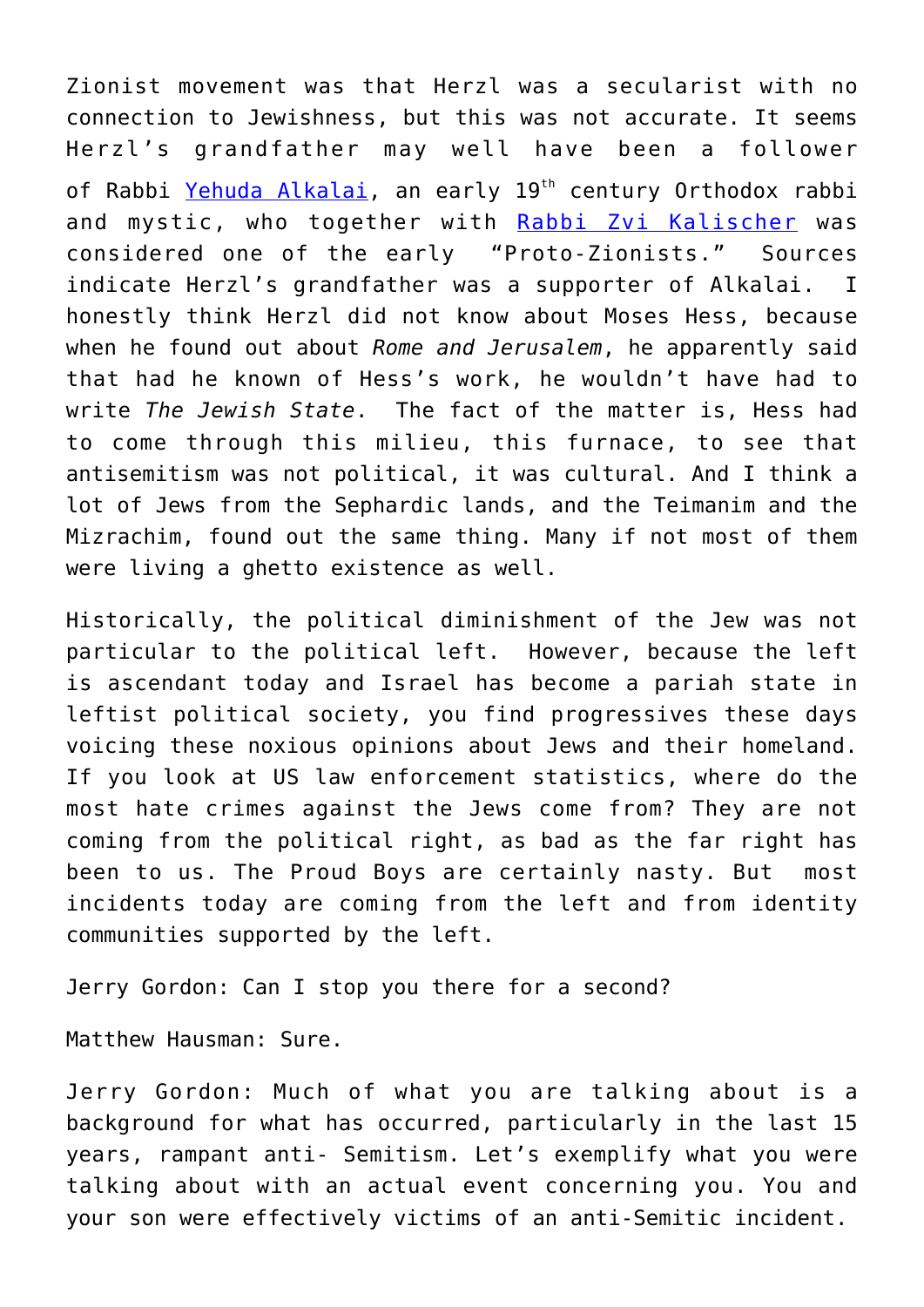Matthew Hausman: I would not say victim. I do not like the term victimhood or victimization, especially because I have a platform of sorts and can speak out. The incident you are referring to, Jerry, involves me and my son (I have two daughters and a son). My son was visiting from his home in New York, and we were walking home from shul, the synagogue, one Shabbat. You remember the area on Park Avenue with Fairfield on one side, Bridgeport on the other?

Jerry Gordon: Yes.

Matthew Hausman: Well we were walking through what any old Bridgeporter still calls "Ninety Acres Park," although it probably has only about 15-20 acres today. We were set upon by a convertible full of college kids – there are a bunch of local colleges around here – who were shouting anti-Semitic epithets at us. We shrugged it off and kept walking. I mean, this happened to my brothers and me a lot when we were kids and drew us into a lot of fights. I am certainly not going to get in a fight with a car-full of 20-year-olds. My son and I talked about it as being so stereotypical, it was almost comical. I am not saying anti-Semitism is comical, but the comments were so stereotypical. It was like, don't you have any originality? We cut through the park, and as luck would have it, when we came through the other side, the same car came barreling down that road and they started up with us again.

When they expended themselves they drove off. But as my son and I turned the next corner onto one of the side roads leading back home, we were set upon again – this time by a pick-up truck with a couple of people in it, who pulled over and serenaded us with another chorus of anti-Semitic epithets. How did they know what we were? Well, my son wears long tzitzit and we were wearing our kippahs (yarmulkes). And if you're walking someplace in the extreme heat or cold instead of driving on a Saturday, they can pretty much figure out who you are.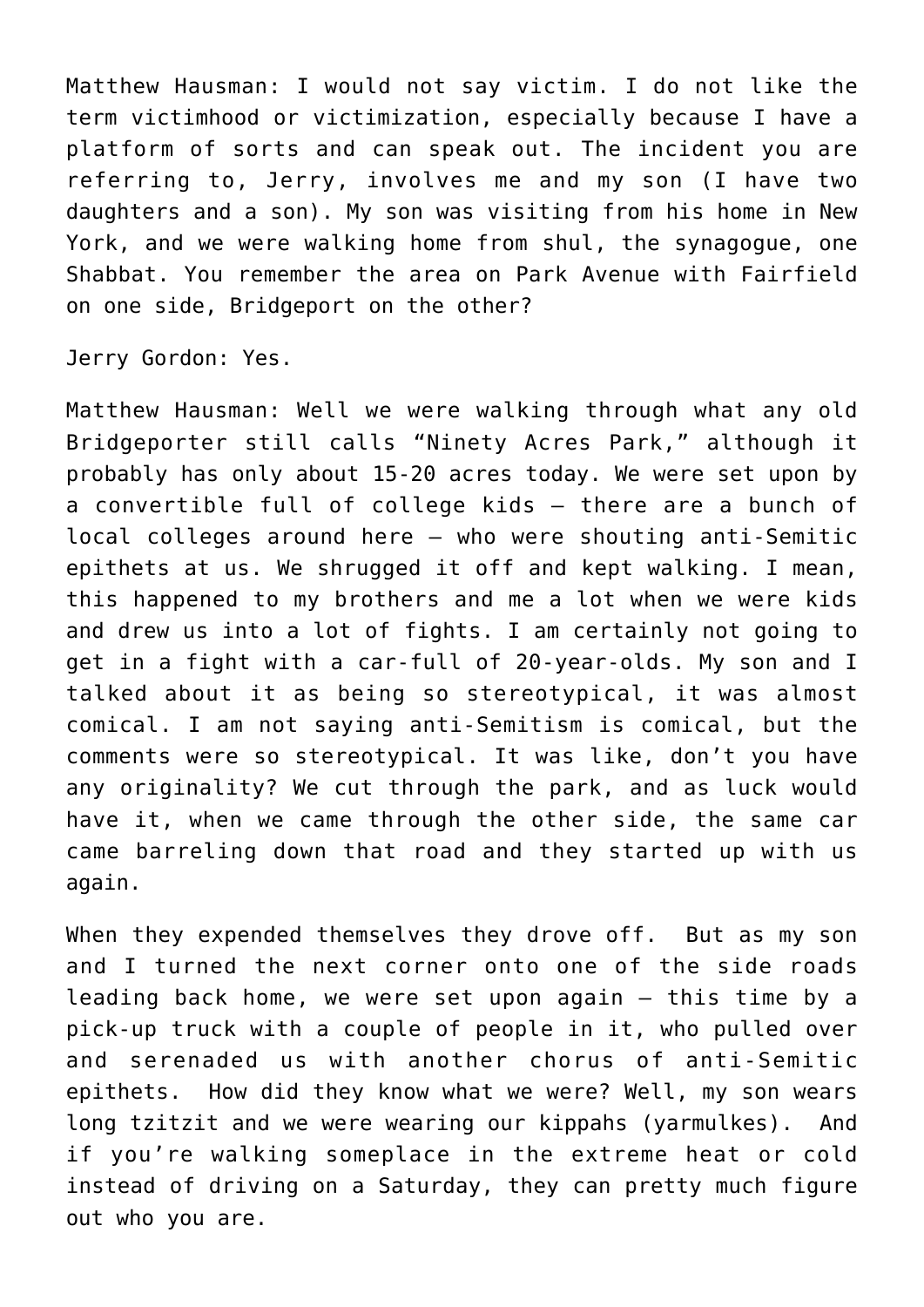I wrote about it as the backdrop for an article in *Arutz Sheva – Israel National News.* The point of the article was that Democrats would have you believe that anti-Semitism is limited to the Proud Boys, neo-Nazis, and the political right. Well, no, it isn't. White supremacists certainly don't like us, but that convertible was full of kids from multi-ethnic backgrounds, and they were from a local university (and Jewhatred is rampant on college campuses these days). The occupants of pickup truck were speaking Spanish. My point is none of them were stereotypical neo-Nazis attempting to accost a couple of Jews. They showed that anti-Semitism is not limited by race or ethnicity. You do not see this written about because it is not the narrative liberals wish to peddle. When she was still working for the *New York Times,* Bari Weiss, wrote about antisemitism and about how Jews in New York are perhaps the most frequent target of hate-crimes. Unfortunately, mainstream outlets are reluctant to write about the reality because it doesn't fit the narrative they wish to portray.

The interesting aspect about this is that such observations are out of character for *The New York Times*, which has been printing revisionist anti-Israel drivel for years. Fans of the Times may call it political or criticism of Israeli policies, but let us not forget this outlet's online edition was called out for running a classically anti-Semitic cartoon that looked like it could have come from *Der Sturmer.*

The point of my experience with my son was that we were not set upon by white supremacists or Nazis. We were not set upon by working class white people. We were set upon by a multiethnic crowd spread across a couple of cars. When the local press finally took notice, it got much of the story wrong. They portrayed the incident as involving an attorney walking home one Saturday from synagogue with his young son in tow. My "young son" was actually 30. We were accosted by anti-Semites who didn't fit the mainstream media profile, but none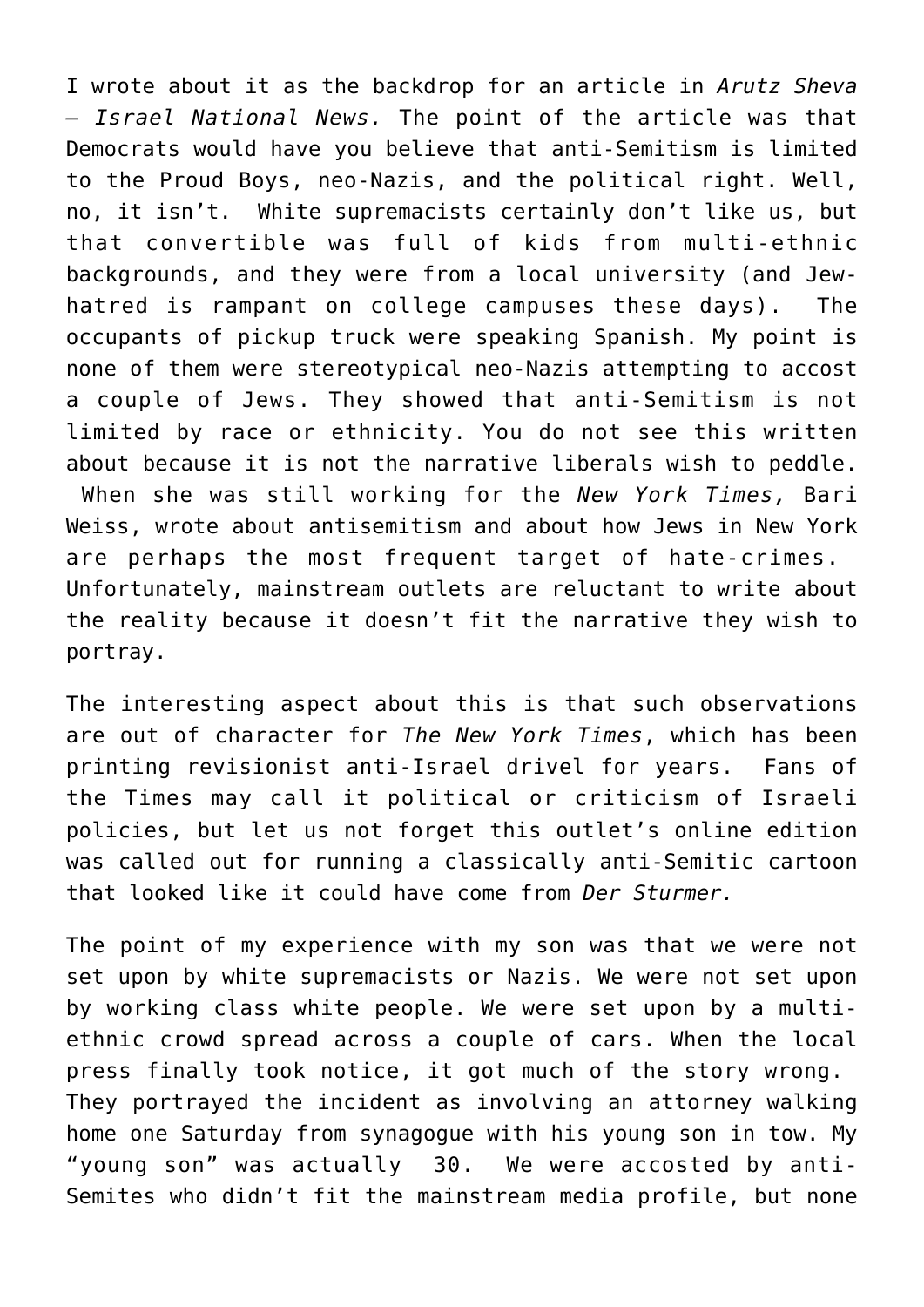of this came out in the press, other than the article I wrote in *Arutz Sheva* several months earlier. The point is, the incident was apparently good enough for a brief soundbite, not reasoned analysis.

Jerry Gordon: Matt, you have a dual career as both a trial lawyer and a former journalist specializing in health science and medicine articles. You had a valued mentor and publisher who paid homage to in a column on the current condition of "activist' journalism who gave you your moral compass when it comes to appreciating what good journalism is all about. Could you tell us about him and what his suggestion was?

Matthew Hausman: Yes. His name was [Vernon Merritt III,](https://www.latimes.com/archives/la-xpm-2000-sep-04-me-15209-story.html) and he was a photojournalist. During the '60s and '70s, he was in the *Time Life* Saigon Bureau during the Vietnam War and he covered the Civil Rights Movement in this country. If anyone is old enough to remember, he had several famous cover photos in *Life Magazine.* One was a portrait of Coretta Scott King after Dr. King was assassinated. A stunning photo that still sells as a poster today. There were also pictures of helicopters being thrown off aircraft carriers at the end of the Vietnam War. And Vernon went to great lengths for the story – he was even shot in Vietnam. When I met Vernon, he was producing science, health, and medical magazines and newspapers stateside. I had an editor who quit at lunchtime one day, so Vernon found himself having to fill in and edit my work, and he liked what he saw. He told me, and I still do not know what it means, that I had a "voice." I honestly do not know how you get that. However, he said anything I write he could tell that I wrote it because it sounded like the way I talked, without dumbing it down.

We became close. Vernon was old enough to be my father and I learned a lot about journalism from him. We used to talk about a lot of things. I mean everything. He was a baseball fan, he was a student of history, and at some point, he started asking me about the "Arab Israeli crisis," as it was called in those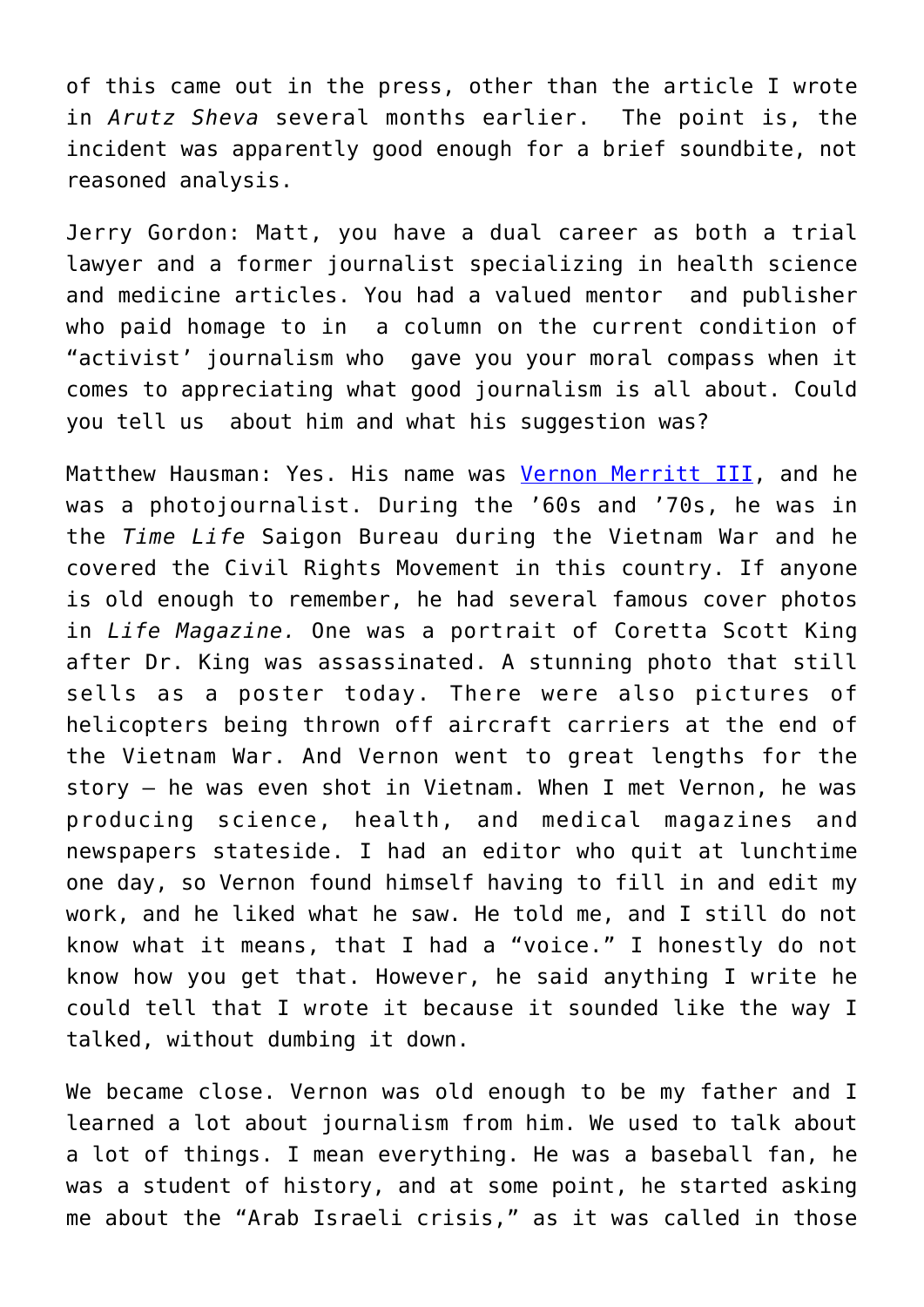days. As I wrote in a piece in Israel National News column earlier this month, he asked me why so many of the Jewish activists and journalists he knew from the '60s turned against Israel after the Six Day War. I explained that part of it had to do with Israel no longer being seen as "David," but as "Goliath." They bought into the whole Palestinian national narrative and forgot about its antisemitic revisionism. And they made this new narrative part of the progressive and the liberal agenda. Vernon and I had a dialogue about this for the next 15 years, and it was the jumping off point for what he taught me afterwards. I explained that these journalists already had a media platform, which they used to promote their agenda, their political views. I told Vernon that much of what they wrote about Israel was ahistorical. He did his research and he agreed with me. I gave him things to read; and though he was old enough to be my dad, he listened, he read, and we discussed.

Vernon was a Southern gentleman, born and raised in Alabama. There was not an ounce of Jewish blood in his veins, but he told me, "This is something you're passionate about." He said, "As good as I think you are writing about things you're not enthusiastic about, how much more so about topics that really means something to you?" He told me, "You should be writing commentary about these issues." He said, "However, commentary to be effective should be based on fact. Your opinion can be whatever it is, but those facts better be correct."

Moreover, he told me, "There is more truth to fact-based commentary than there is to advocacy journalism." When I started writing about these issues, I authored the odd article about the Middle East and Jewish issues while still writing about science, health, medicine, and business. I had a legal column in a professional magazine for several years, but I did not focus on Jewish issues exclusively. Vernon died in a tragic accident in the year 2000, but if he could see what I write about today, I think he would be as proud of me as if I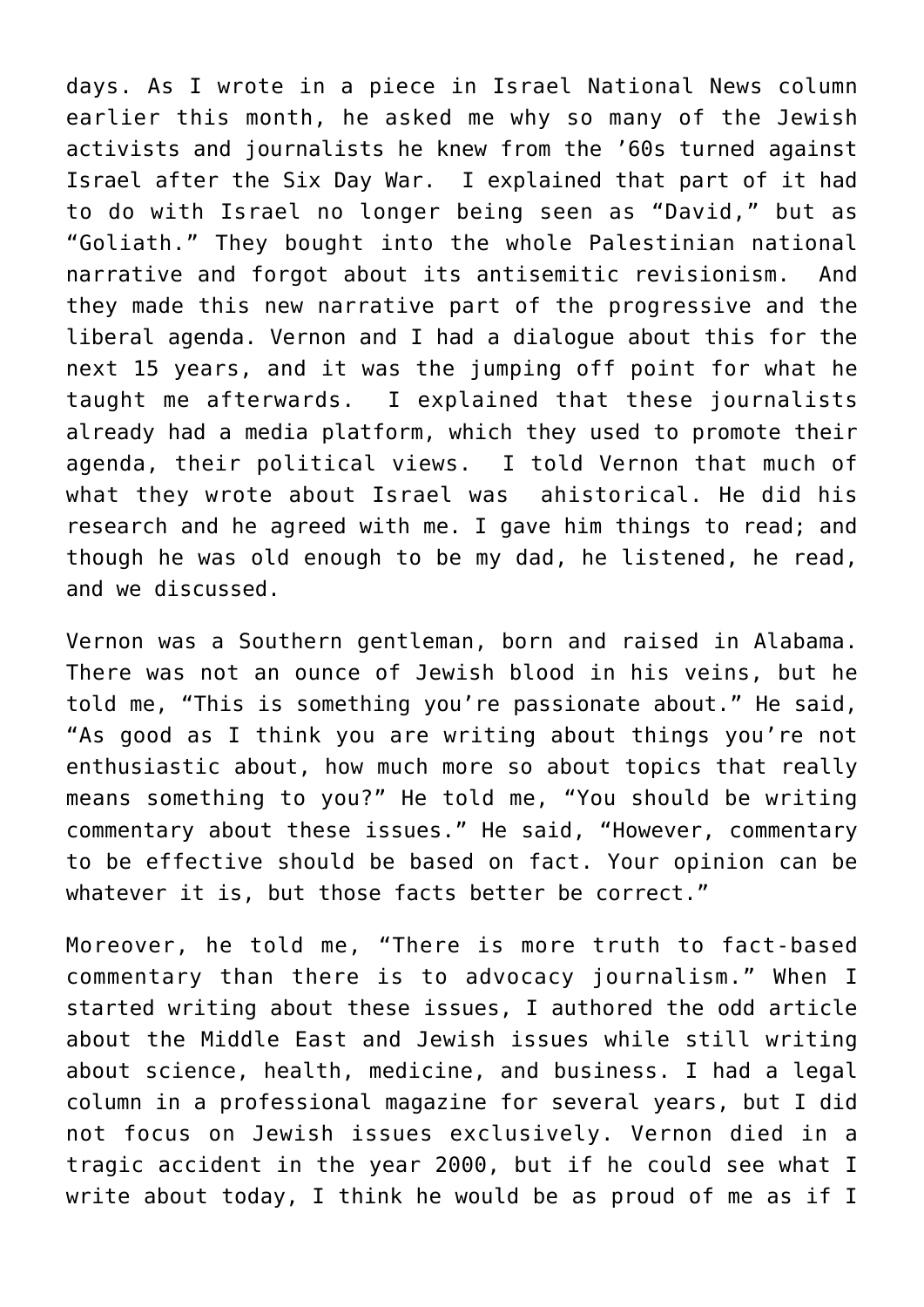were his own son.

He took an interest in me, I think, because none of his kids were interested in journalism. He became my surrogate and my mentor. I learned from him, certain truths, that you do not learn in school. You don't learn them by reading *The New York Times*, nor by listening to *CNN,* and frankly not even from those outlets that still report honestly. You must have somebody who believes it, who has lived and experienced it, and can pass it on to you. It's not like Semicha (ordination) from a rabbi, but in retrospect I almost felt like I was anointed by somebody who was truly gifted and visionary. Believe me, I'm not gifted; but if I've done anything since then that he could take pride in, then I did something right despite myself.

Jerry Gordon: You and your brother, Rabbi Jon Hausman are on a broadcast weekly that originates out of Toronto, Canada and streamed on-line globally. It is called *[The Zelda Young](https://cbsc.ca/cbsc-decisions/page/chin-re-zelda-young-show/) [Show](https://cbsc.ca/cbsc-decisions/page/chin-re-zelda-young-show/)* on Radio station *CHIN* 1240 AM and 91.9 FM, and has listeners in throughout Canada, the US, and Israel. It reminds me a lot of what I was doing with my former partner, Rod Reuven Dovid Bryant, on *Israel News Talk Radio- Beyond the Matrix* where we had listeners from all over the globe. How did that come about for both you and for Jon?

Matthew Hausman: Jon met Zelda Young , I think, at a Christian United for Israel (CUFI) event in Canada. That could be where it started with him, and he was on her show periodically. Then in 2013, in response to Israel Apartheid Week, which was metastasizing all over North America, a group in Toronto put together a program they called "Israel Truth Week." They had read some of my commentary in *Israel National News* and other publications, and they knew Jon, as he was very sought-after public speaker who had been up there several times.

They invited us both up to speak. I was the keynote speaker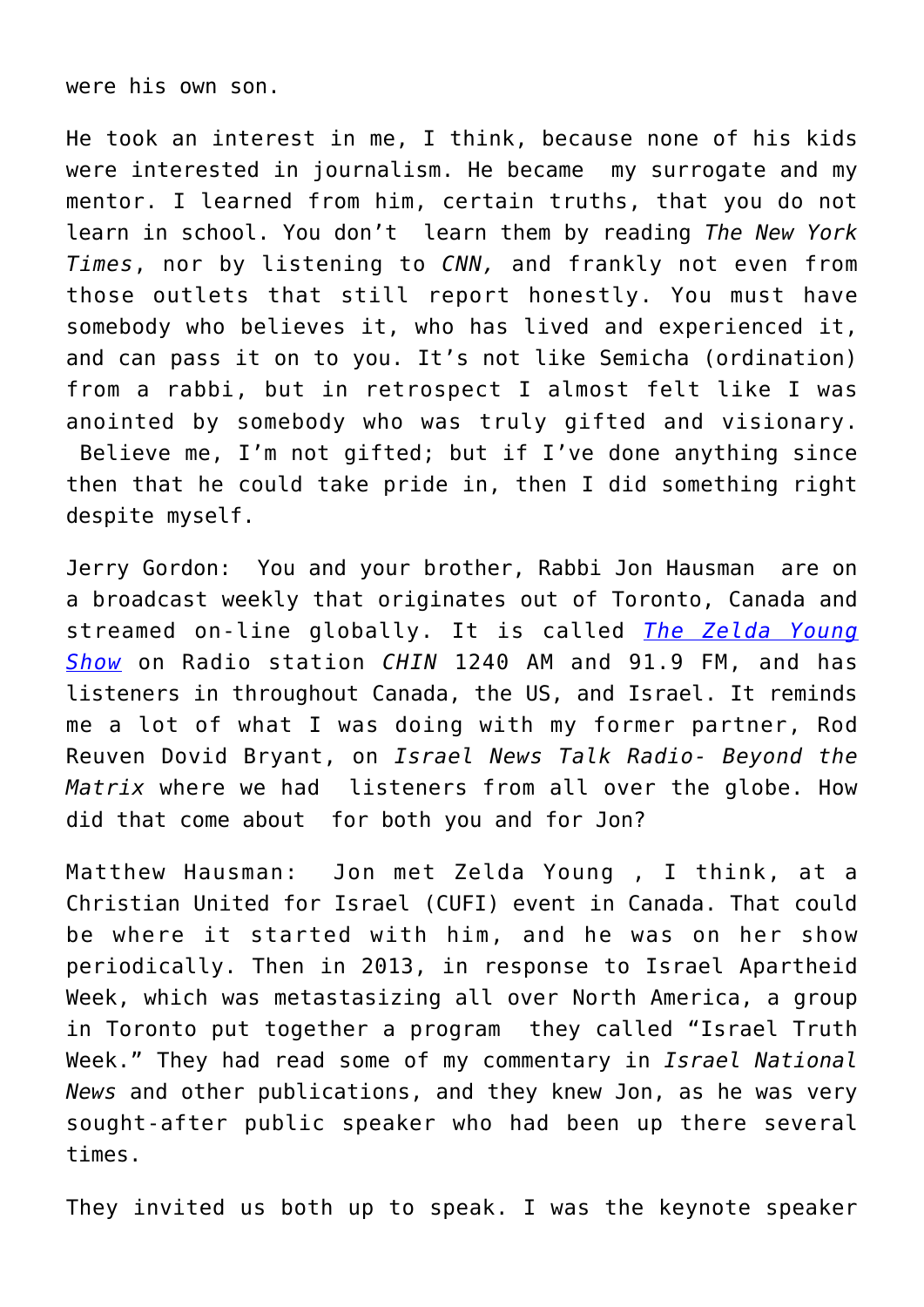the first night and Jon was the keynote speaker the second night. They had about 20 speakers total, including Israeli military people and diplomats.

Zelda heard that Jon had a brother and asked whether he could get me on the show. We were not in studio, but she interviewed me by phone. I was sitting in the living room of the host who had put us up for the event, talking to Zelda for the first time. That was in December of 2013. Then she started having me on the show more regularly. At some point, she asked me to take a weekly spot and I agreed. It has since expanded to twice weekly – Sunday and Wednesday mornings – and Jon has a regular segment as well.

Jerry Gordon: That is how I spent close to four years on *[Israel News Talk Radio, Beyond the Matrix](https://soundcloud.com/israel-news-talk-radio/israel-the-superpower-behind-the-new-middle-east-beyond-the-matrix)* with Rod Reuven Dovid Bryant. I was invited on for a couple of shows, and suddenly I found myself when his former partner left him for another media stint, becoming producer and co-host. It was a fast relationship in that regard. There is an issue out there, that I would like to see you address.

Matthew Hausman: Sure.

Jerry Gordon: It is about an event on the first day of Hanukkah 2021 in Hebron. It reflects on media rejection of the basic facts of Jewish heritage and legacy in the Holy Land. The new President of Israel, Mr. Isaac Herzog, lit the first candle in Hebron, a place where five generations of his family had lived. His grandfather [Yitzhak HaLevi Herzog](https://en.wikipedia.org/wiki/Yitzhak_HaLevi_Herzog) was the First Chief Rabbi of the Republic of Ireland from 1921 to 1936 when he left to become the Ashkenazi Chief Rabbi under the Palestine Mandate in 1936 following Rabbi Kook and was a supporter of the Irgun resistance group. His father Chaim Herzog was a former President of Israel.

Matthew Hausman: His grandfather was a chief Ashkenazi rabbi after Independence in 1948.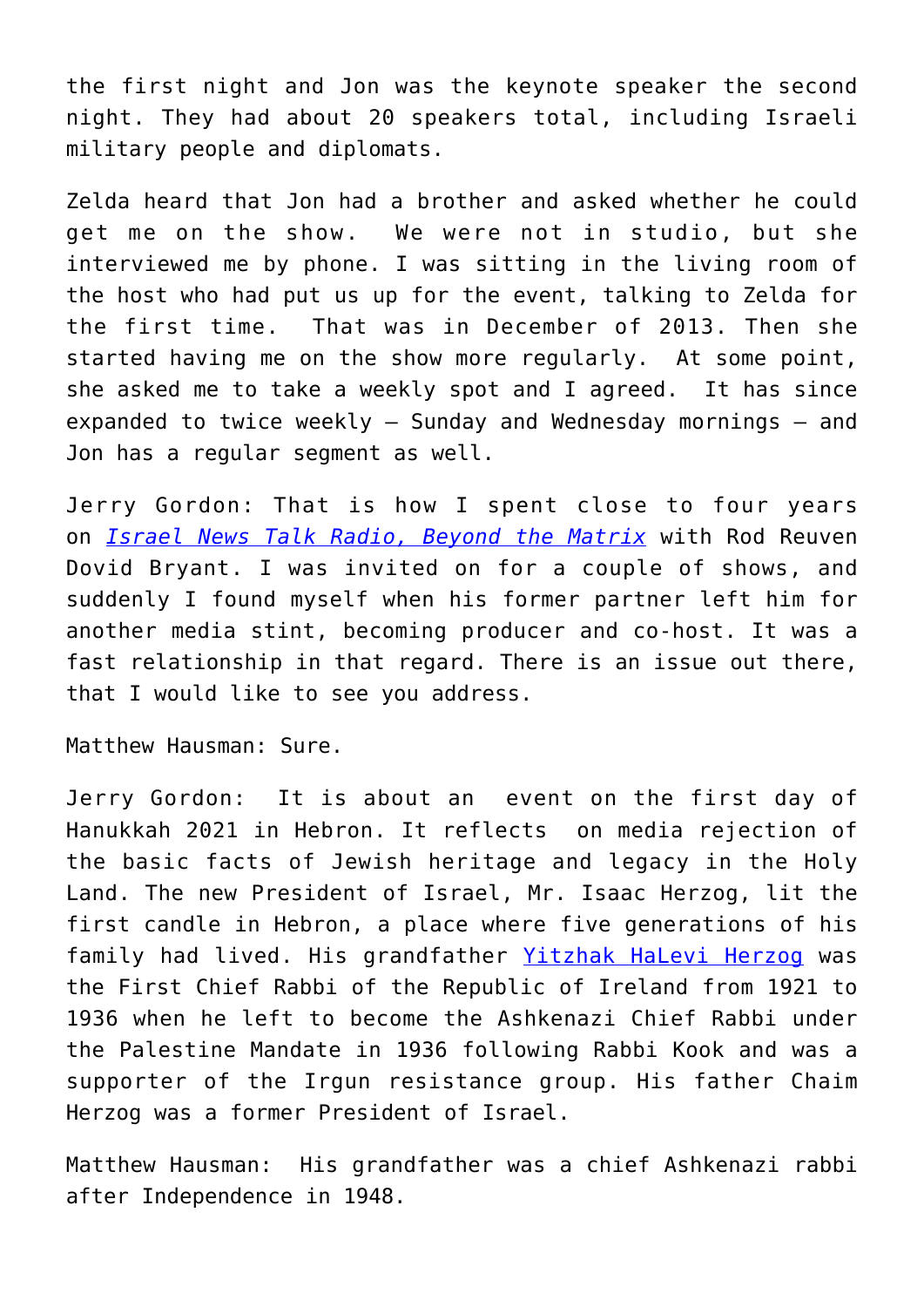Jerry Gordon: That is correct. The second reason was that the [Cave of the Patriarchs, the Machpelah](https://www.jewishvirtuallibrary.org/tomb-of-the-patriarchs-ma-arat-hamachpelah#:~:text=The%20Cave%20of%20Machpelah%20is%20the%20world%27s%20most,later%20buried%20in%20the%20same%20Cave%20of%20Machpelah.) is revered by Jews all over the world. Troy Gil , who I admire, [said](http://giltroy.com/the-jerusalem-post/hanukkah-should-not-be-jingelified-like-christmas-opinion/) this about the Hebron event, "It's depressing to watch, some Jews embrace every claim every Palestinian makes, while ignoring basic history truths." Why are American Jews, especially among the millennials, abandoning support for the Jewish nation itself?

Matthew Hausman: You cannot start with the millennials; you must start with their parents and grandparents. Their connection to Yiddishkeit – to Judaism – has become very attenuated over successive generations. The bottom line is the non-traditional movements have been horrible at education. The fact is that since the year 2000, 73% of all Jewish marriages outside of orthodoxy have been intermarriages. Though the surge goes back before the 1960s, this form of assimilation has been going on since the enlightenment of Haskalah in  $18^{th}$  and  $19^{th}$  Centuries. This was a period where Orthodox rabbis were very wary of the Enlightenment because Jews taken in by its embrace often no longer found it essential to learn Jewish history. Many no longer found it relevant to learn the language of their ancestors (though we were taught conversational Hebrew as kids).

Our Jewish education was probably unusual for the day – they threw us into classes with Hebrew-speaking teachers who didn't speak to us in English. When you're young you pick it up quickly. And it was important, because if you don't have at least some facility with the language (though not necessarily conversational fluency) you cannot access your heritage, you cannot access your sacred text. So, what have the nontraditional movements done? They've substituted secular values and declared them "Jewish." In many Reform and Conservative synagogues liberal values and Democratic politics are presented as synonymous with Judaism. Now, I am not saying if you are Jewish, you must be liberal or conservative, I am not saying that at all. What I am saying is, if you know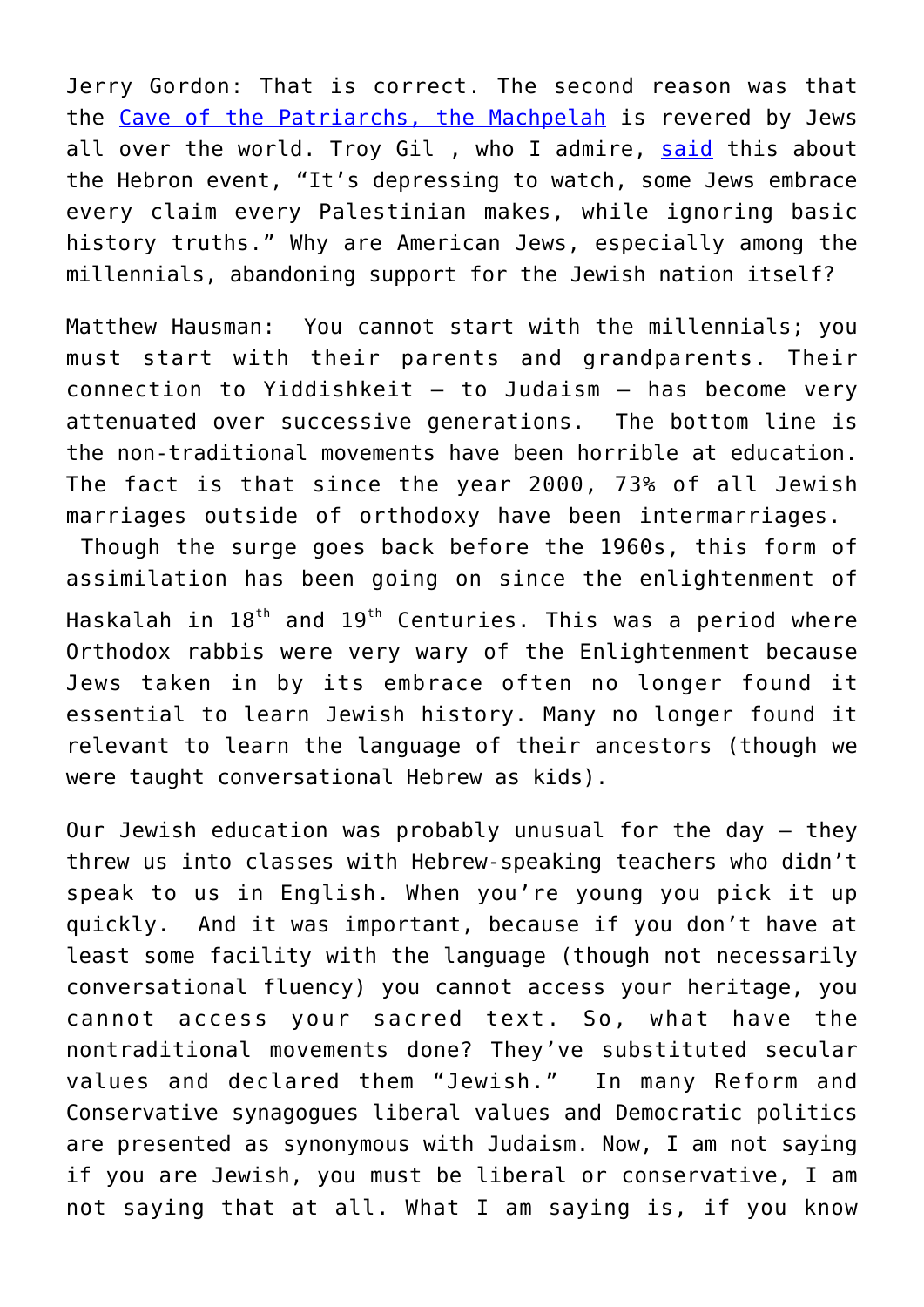Jewish values and they've been inculcated in you, they should inform your political priorities. But you can't say any secular, political value is innately Jewish. Look, there are some liberal values that are consistent with Jewish values, but so are a lot of conservative values. Unfortunately, for generations in this country, young Jews were taught to believe that to be a Jew you had to be liberal and Democratic. This is where my parents were different from their peers.

That is not what Judaism is about. Unfortunately, many millennials were raised by parents who themselves never learned traditional Jewish values. The gap in knowledge goes back in some cases, ten generations. The fact of the matter is, when you take the Jew out of the community, and he has no connection to his past or his sacred literature, and if all being all being Jewish is to him is the Holocaust or Tay-Sachs disease, there is no real connection. That is what we are seeing. I do not blame the millennials themselves. They were taught horribly, often by nontraditional clergy who don't have classical training or traditional knowledge. I am not casting aspersions on individuals. I know a lot of dedicated Jews across the movements. However, it is more common for liberal ritual movements to conflate Judaism with secular political values at the cost of real tradition. And when those political agendas incorporate elements that are anti-Israel – even anti-Semitic – millennials often don't know what to believe.

Look what we have in Congress. I am certainly no fan of the Republican US Representative from Georgia, Marjorie Taylor Green, who apparently made some outrageous statements offensive to Jews for which she was condemned. However, where are all the critics when members of the "squad" make anti-Semitic comments? Are they censored by party leadership? Are they punished? No – they are rewarded with prestigious committee appointment and laudatory press coverage. This past June, twelve Democratic congressmen and women finally came out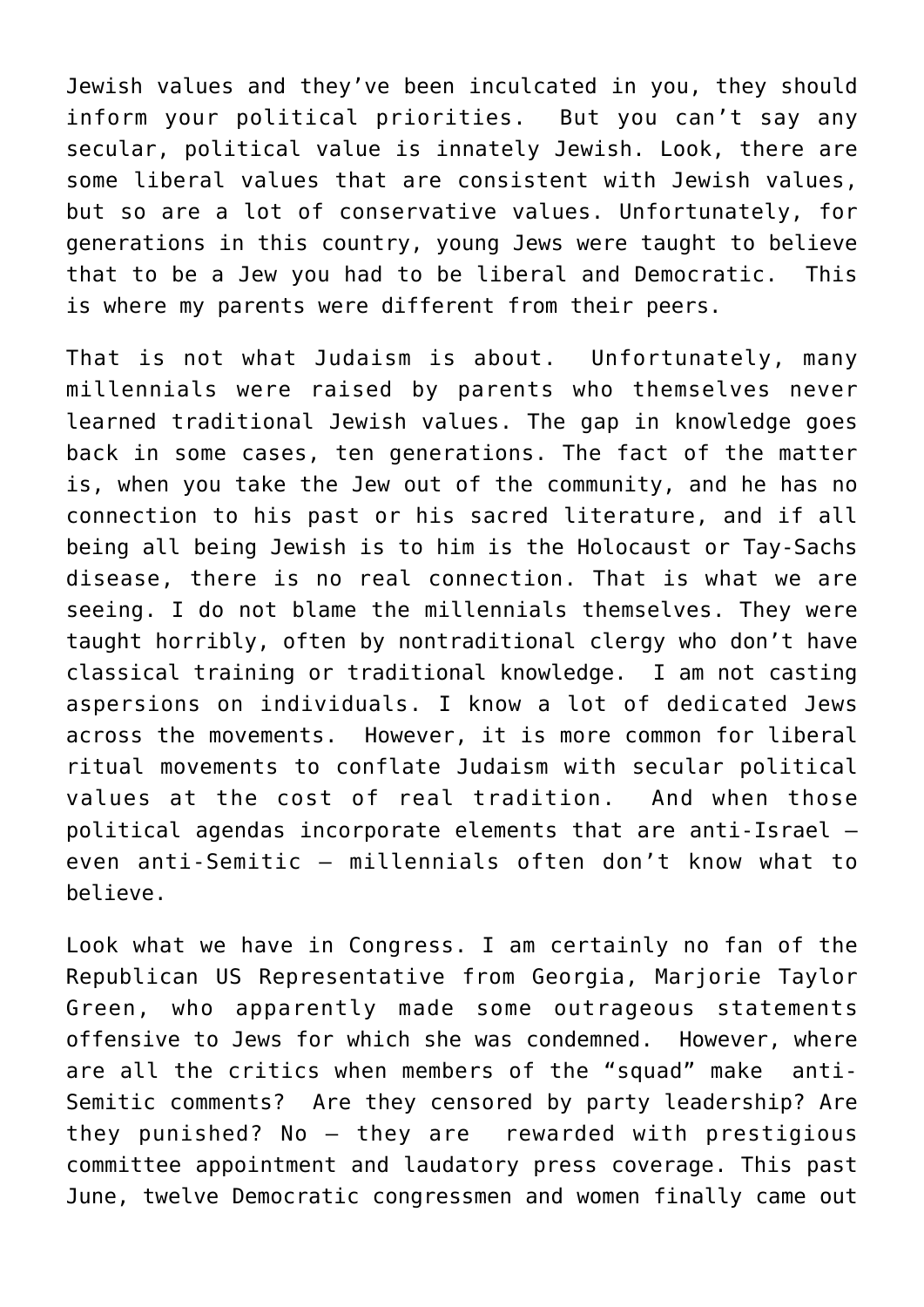and condemned some of these comments. But there are 36 or 38 Jews in Congress – why did it take them two years to finally call out progressive Democratic anti-Semitism, and why was the criticism voiced by only 12 Jewish colleagues?

Perhaps , because they won't publicly criticize the squad because of partisan loyalty. Or maybe there's some pathology in the failure to acknowledge comments that are in fact anti-Semitic. Look at the reaction to Omar's comments that occasioned a resolution to condemn anti-Semitism. The sad fact is that the Democrats couldn't get enough of their own caucus to support it until they dumbed it down into a general resolution against "all hatreds" and deleted all reference to the specific comments that necessitated it in the first place. In effect, it was no longer a resolution against anti-Semitism.. Why are not the Jews speaking up as Jews – because you can be sure if it were a Republican who said some of these things the Democrats would be all over  $it -$  and rightly so, by the way. But it must work both ways. I suppose the difference in mindset can be characterized by what happened when the late William F. Buckley concluded that some people on the editorial board of the *National Review* were spouting antisemitism masquerading as criticism of Israeli policy. Do you know who I am talking about?

Jerry Gordon: Yes, I do.

Matthew Hausman: Buckley acknowledged it as antisemitism and, as you will recall, removed some folks from the editorial board. But Buckley didn't stop there. He authored a featurelength article called *[In Search of Antisemitism,](https://www.amazon.com/Search-Anti-Semitism-William-F-Buckley/dp/0826405835)* which he turned into a book. If you have ever read the book, it contains comments and essays contributed by people as diverse as Buckley himself and Dershowitz. Now, what was the significance? In 1993, Buckley and his intellectual contemporaries had a "come to G-d meeting" as it were. They realized how much of a fixture anti-Semitism was in the political, cultural, and religious landscape. For him (as a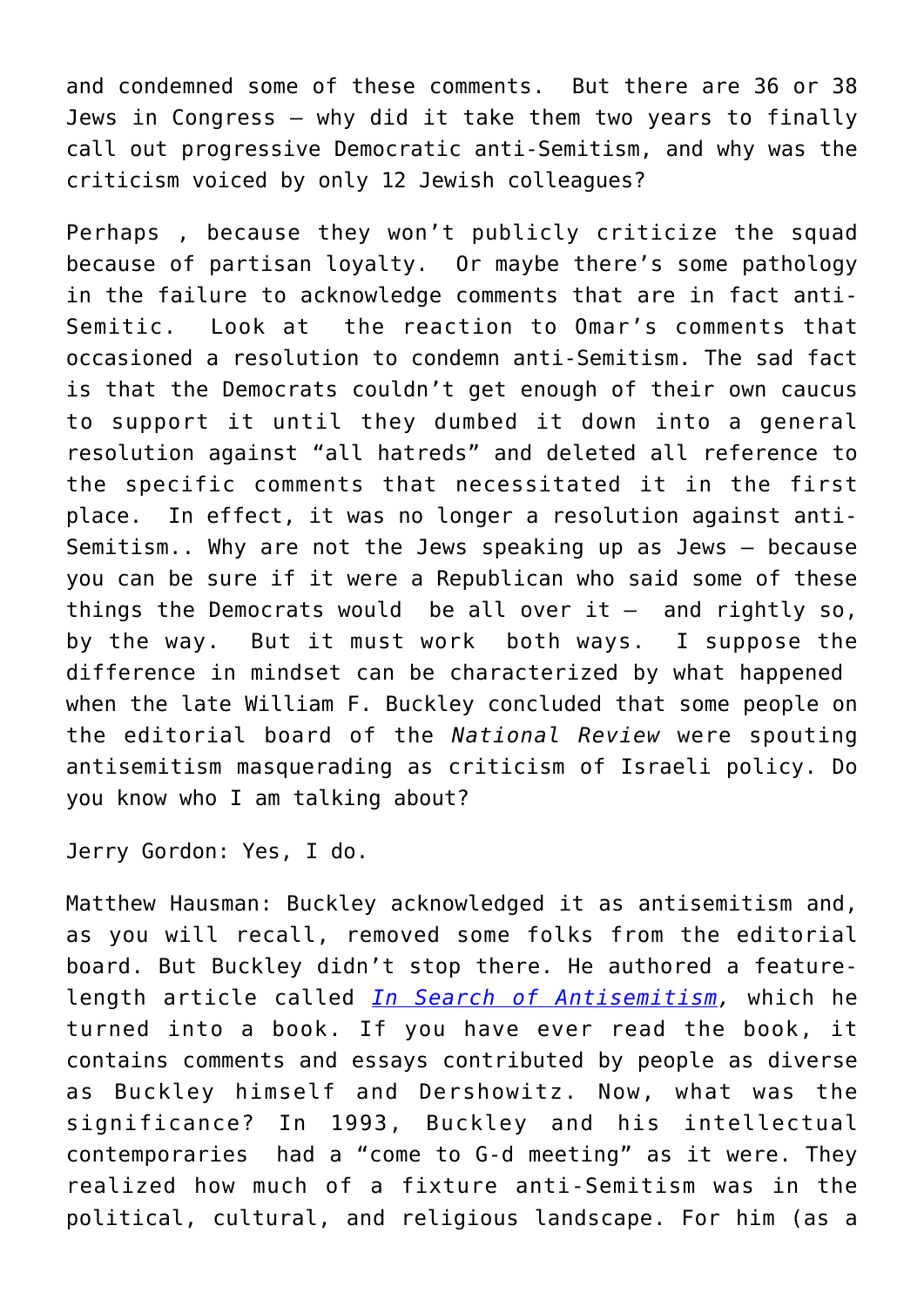Roman Catholic) to acknowledge this was pretty telling. Buckley wrote the book to try to start the rectification process. That is what Tikkun means – not what the Conservative and Reform movements mean by their erroneous understanding of "Tikkun Olam" as a repository for their progressive political values. Real Tikkun or rectification is something that Buckley tried to do, though he certainly wasn't conscious of it.

Now, since then, which party has voted pro-Israel more often? The Republican Party. Trump, like him or hate him, made combating antisemitism a priority of the US State Department, an agency which itself has had an antisemitism problem since at least the days of FDR. If you want to find people who regularly use their Congressional pulpit to condemn anti-Semitism, it is not coming from the Democratic side of the aisle.

Since the 1990s, the Democrats have had multiple occasions to do the same thing as Buckley. They could have used the squad's ramblings as a watershed moment. They could have used the Obama Administration's gross anti-Israel extremism as a rallying point. They could have spoken out about [UN](https://jcpa.org/article/understanding-resolution-2334-obama-administration-betray-israel-un/) [Resolution 2334,](https://jcpa.org/article/understanding-resolution-2334-obama-administration-betray-israel-un/) which was coordinated by the Obama Administration on its way out of office, which says among other things that the Jews have no historical connection to Judea and Samaria. That the Temple never stood in Jerusalem. The Wiesenthal Center referred to this as one of the most significant acts of anti-Semitism of 2016.

But where were Democrats who could have confronted Jew-hatred in their political camp the same way Buckley did in the early '90s? Liberals and Democrats have had dozens of opportunities where they could have done the same thing as Buckley. Instead, they have punted every time.

Jerry Gordon: Before we began this discussion, we were talking about what constitutes a "righteous Gentile." We were making a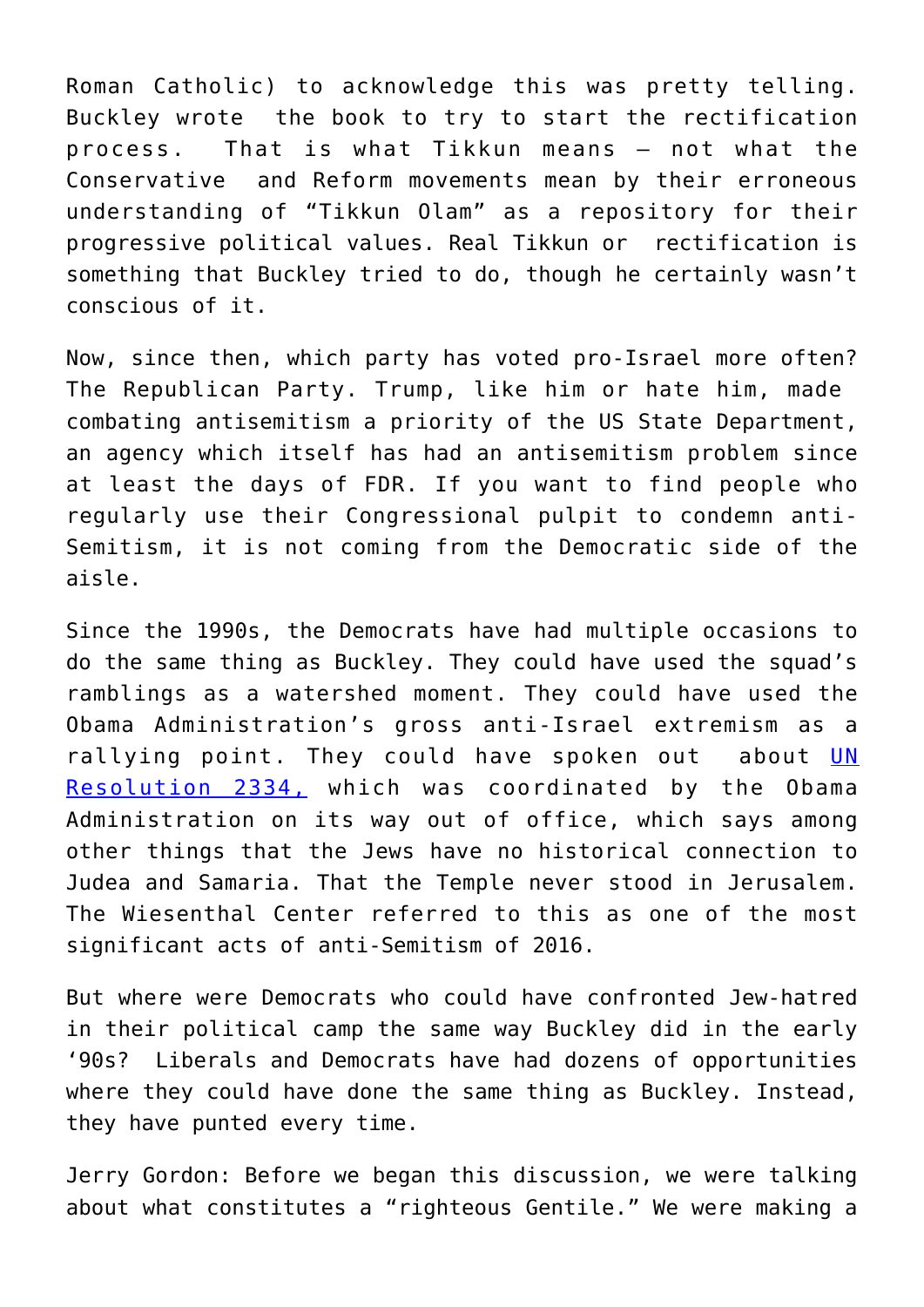distinction about the basic concept of the Baal Teshuva, those who follow the [Noahide Commandments.](https://www.jewishvirtuallibrary.org/the-seven-noachide-laws#:~:text=The%20seven%20Noachide%20laws%2C%20as%20traditionally%20enumerated%20are%3A,7%20Establish%20Courts%2FLegal%20System%20to%20Ensure%20Law%20Obedience) I know one personally, because my former talk show partner Rod Reuven Dovid Bryant is a Noahide, who converted from evangelicalism. In fact, his [life change story](https://www.bing.com/videos/search?q=rod+reuven+dovid++bryant+life+story+YouTube+video+2015&docid=607999285758934696&mid=DAB9A60B1E67DCB84A87DAB9A60B1E67DCB84A87&view=detail&FORM=VIRE) is up for everybody to see on the NETIV *YouTube* playlist.

Matthew Hausman: I have watched it. It is captivating.

Jerry Gordon: Yes, very captivating. What then is your objection to elements inside the evangelical movement?

Matthew Hausman: I have no problem with evangelicals who support Israel for the right reasons. I have a big problem with those who do it for the wrong reasons. And I know a lot of evangelicals. I certainly know a lot through my brother. When you are a Jew who knows Hebrew Scripture in the original language you get asked many questions; and you ask a lot in response. If I ask an evangelical supporter of Israel, "Do you believe in [replacement theology?](https://www.jewishvoice.org/learn/replacement-theology)" and the answer is, "No, I think that's horrible," that's only a start. Replacement theology is theological anti- Semitism, but that's not where the questioning should end. The next question should be, "Why do you support Israel? Do you believe you have to support Israel so that the Jews will be ingathered for their ultimate conversion to Christianity in the end of days?" And if the answer is "yes," that's the wrong reason. Now I know plenty of Christians who never believed that – and some who did but no longer do. But they have to be open to the fact that they don't really know Jewish scripture and that we don't all share the same Bible.

That is, they have to be open minded not to the latest ideas, but to the oldest ones. For those who talk about Biblical prophecy, they need to understand they don't truly know Hebrew Scripture unless they can read it in its original tongue. Jews don't believe in the Christian Bible or in the Christian iterations of the "Old Testament." There's a saying that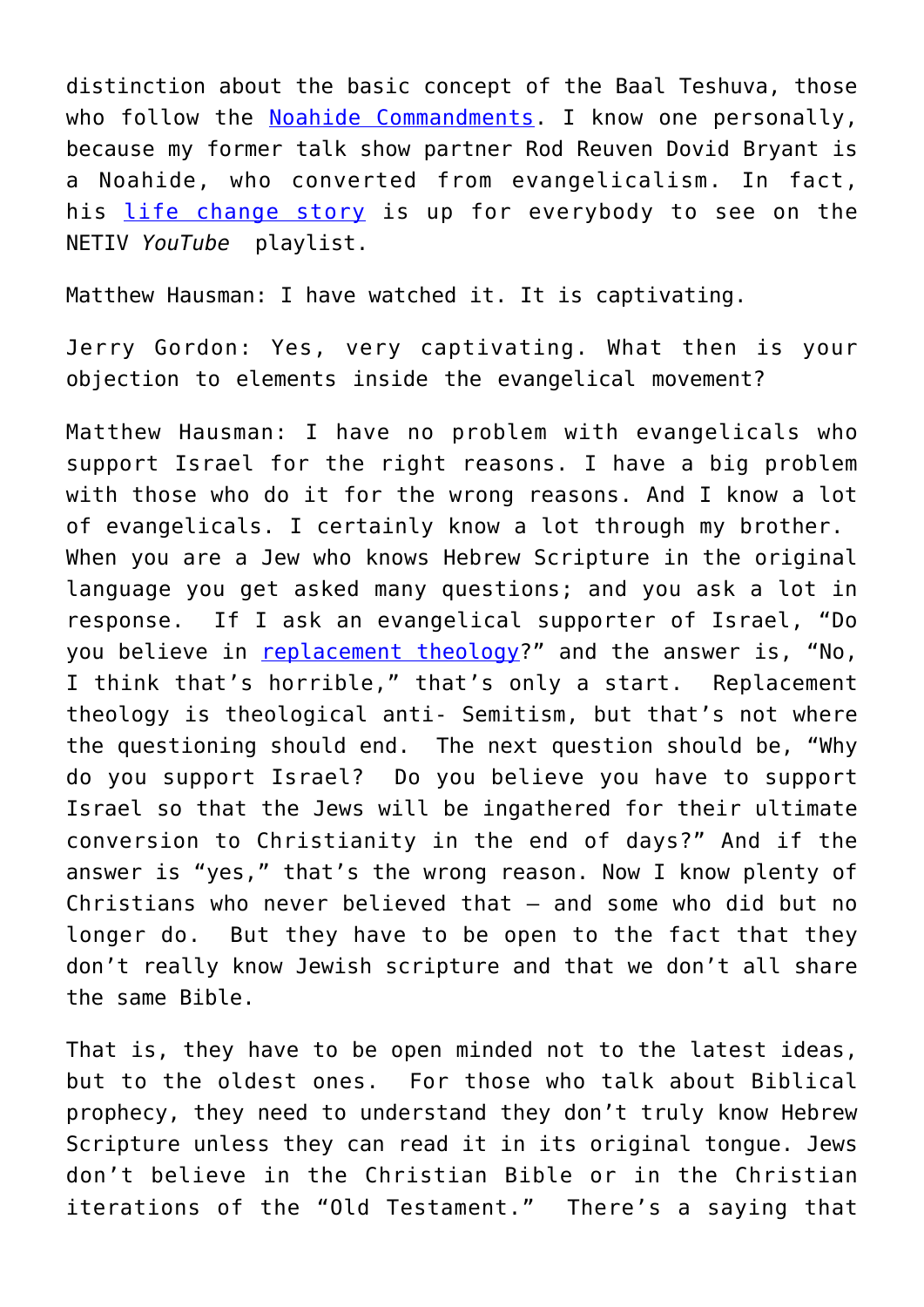counter-missionaries have regarding non-Jewish scripture that "anything true isn't new, and anything new isn't true." Regarding messianic prophecy, we go back to the original source – the Tanakh.

Recently I got into a discussion with a friend who I believe at first was trying to convert me until he realized he didn't know Tanakh as well as I did. I talked about some of the differences between the reality and his understanding of Hebrew Scripture, and he asked whether the differences are significant. I told him they are not only significant, but fundamental. He asked me for an example, and I instructed him to name a passage or verse he believed to be Christological. So he cited Psalm 2, Verse 12, which he recounted as saying "Kiss the Son lest he [G-d] be angry." So I explained to him that the Hebrew is significantly different. The text does not say "kiss the Son…" Rather, it says, "Arm yourself with purity..." But if you don't know Hebrew  $-$  as he didn't  $-$  and you're quoting from the King James Version – as he was – you'd never know. I then gave him an impromptu Hebrew grammar lesson, which opened his mind.

I believe this caused something of a reformation in his thinking. He acknowledged that what he'd been taught about Jewish Scripture was wrong and that he'd endeavor to learn. When somebody like that, with whom I've had real dialogue, says he's an ardent supporter of Israel for the right reasons, I believe him. If you support Israel and the Jewish People for reasons of history and justice, then I don't have a problem. But if you have a conversionary agenda, then I do. Many people may not be aware of it, but there's a problem with missionaries in Israel who have entrenched themselves in Israeli society, often pretending to be Jews, getting involved in absorption centers, and preaching through deception. If you're going to tell me the Messianic movement is just another Jewish movement, I'd say it's not Jewish at all. Indeed, it's an evangelical sect with a meaningless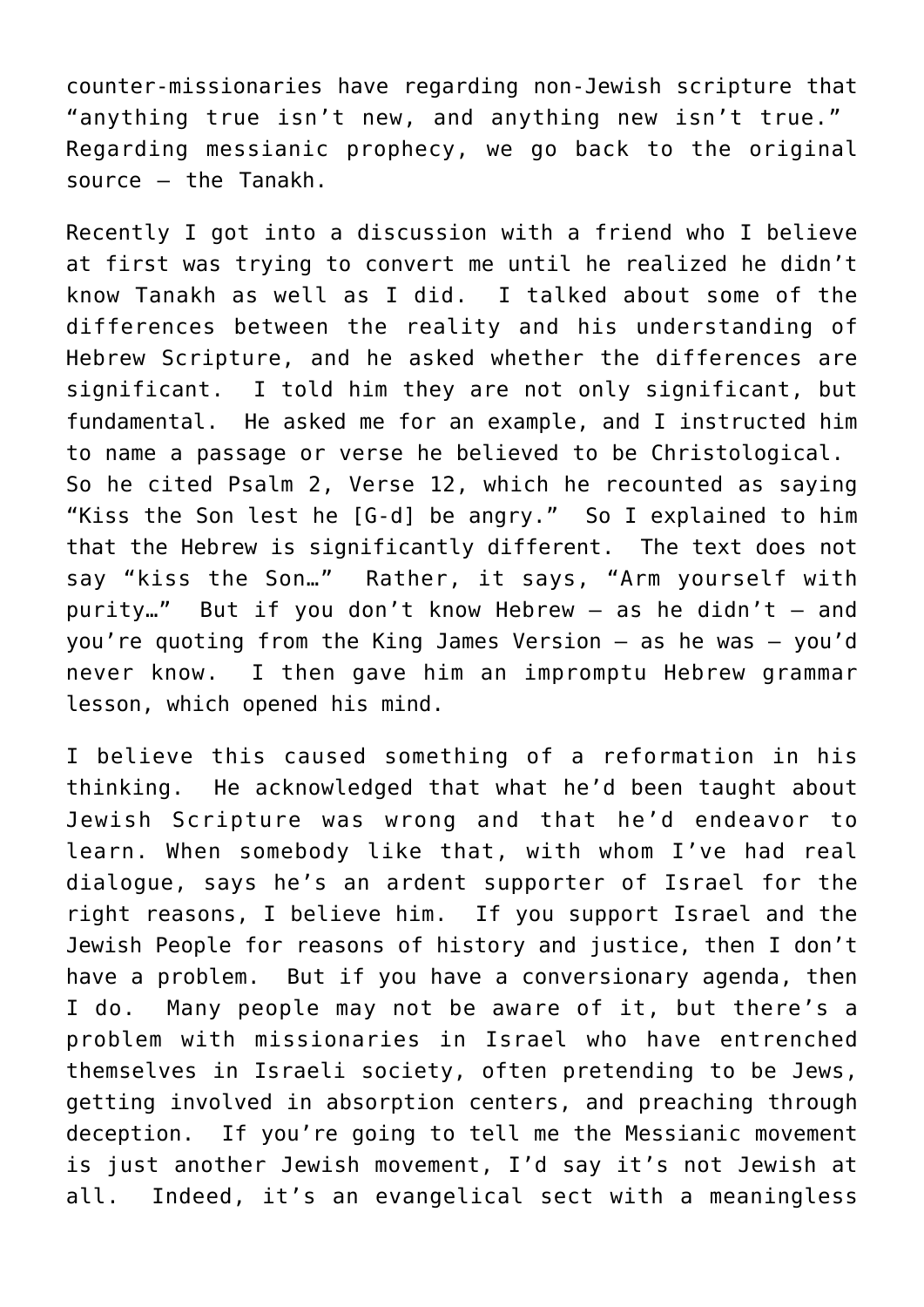overlay of Jewish customs and traditions.

My point is, if you want to determine which evangelical support is legitimate and which isn't, you have to scratch below the surface and ask these questions. If they support missionary activity against Jews or vouch for the bona fides of messianic groups, I think Israel and Jewish organizations should decline their support. If they support us for legitimate reasons, then fine. The thing I find interesting is how many people originally came at us with a conversionary perspective, only to alter their views after really learning Hebrew Scripture.

My brother is very often responsible for that. When he addresses crowds of evangelicals, they will call out verses they want him to cite. Jon always says the same thing, "Do you want me to recite what you think it says or do you want me to tell you what it really says?" I have been at some of these events, and they've never said, "Tell us what we want to hear." And that's where dialogue begins.

I have a problem with agendas, and the hidden ones are the worst because if somebody is wearing it on his sleeve, you know what he is all about. But if it's hidden, you have to be wary. We need to educate ourselves to be able to educate others. Unfortunately, too many Jews do not know their own Scripture, heritage, and history. Who do you think missionaries prefer to target when soliciting Jews to become "messianic" or join churches? They don't have much luck talking to people like you or me. They prefer to target the poorly educated, those who don't know their own Scripture.

I am not shy about saying that. I said it when Jon hosted a program at his shul with Pat Robertson, about which I wrote an article. Somebody asked me what I thought about Christian support of Israel, and I said exactly that. One of the evangelical pastors who was there at the time, a friend of my brother, agreed with me. I don't mean to offend anyone, but I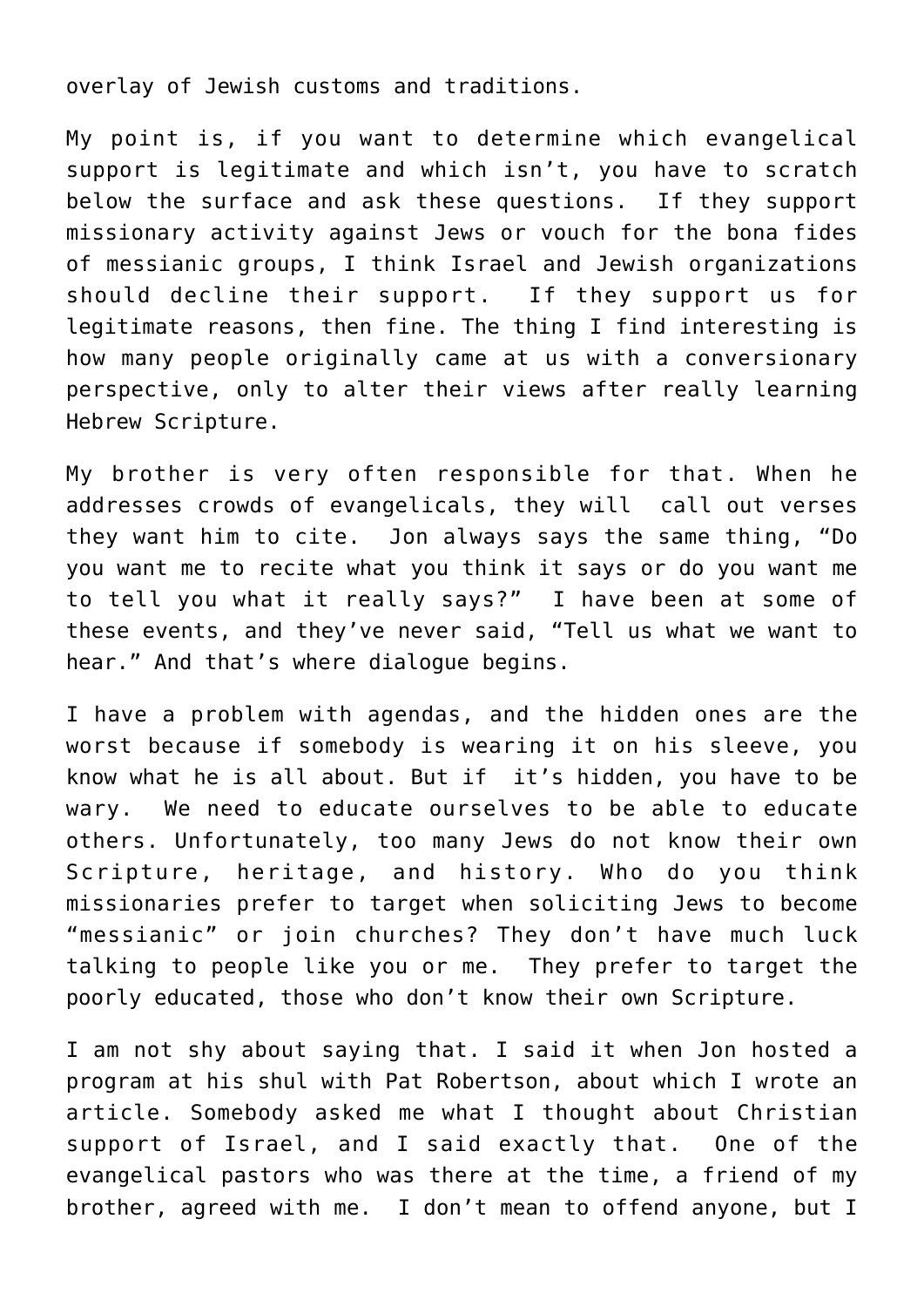won't keep quiet. In using a phrase that's been overly politicized, I will speak truth to power – especially as a Jew speaking to a religious hierarchy that was devoted to crushing the Jewish spirit for 2000 years.

I am not letting Islam off the hook under the false assumption that the Muslim world was gentler to the Jews. It wasn't. The Rambam (Maimonides) left the Iberian Peninsula not because of the Christians, as bad as they were, but because of the Al-Mohad Muslims, whose war cry was "convert or die." He migrated to a more tolerant Muslim regime to be sure, but as a subjugated Jew, nonetheless. And let's not forget there were pockets of toleration within Christendom as well. For example, the Jews were originally invited into Poland, which provided safe haven for a century-and-a-half. Amsterdam was also a safe zone where Jews could live unmolested. But such islands existed discretionarily; Jews could not depend on them indefinitely. If this history teaches us anything, it's that ultimately we can only depend on ourselves.

That was the long way of saying that the millennials haven't learned this history, and don't know that they have only themselves and their people to depend on. They seem to think they can rely on political allies based on ephemeral cultural values that themselves are not innately Jewish.

Jerry Gordon: On that note, I want to thank you for this brilliant discourse. We look forward to more discussions of this type with you. Where can our readers find you?

Matthew Hausman: My [columns](https://muckrack.com/matthew-m-hausman/articles) appear in *Arutz Sheva – Israel National News*, and my work is republished in numerous cites in the US and internationally. You've been very gracious in reprinting my articles in the *Iconoclast* blog of *The New English Review*. I can also be heard on *The Zelda Young Show* (*CHIN* Radio 1250AM from Toronto and 91.9 FM from Ottawa) on Sunday mornings from 9:10 to 9:35 or so, and on Wednesdays from 11:10 AM to 12:00 Noon with a break in the middle. You